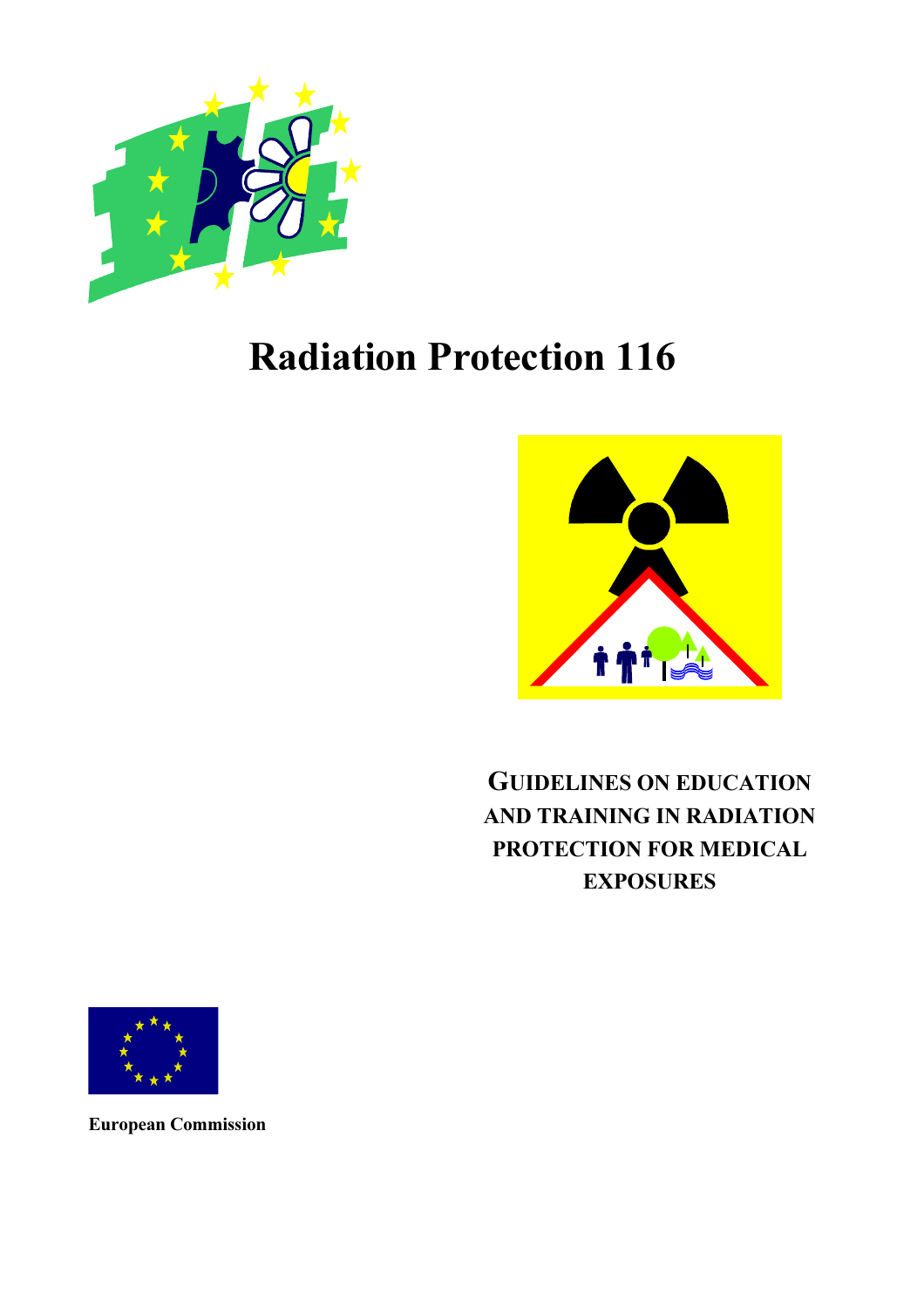European Commission

# Radiation Protection 116

## GUIDELINES ON EDUCATION AND TRAINING IN RADIATION PROTECTION FOR MEDICAL EXPOSURES

2000

Directorate-General Environment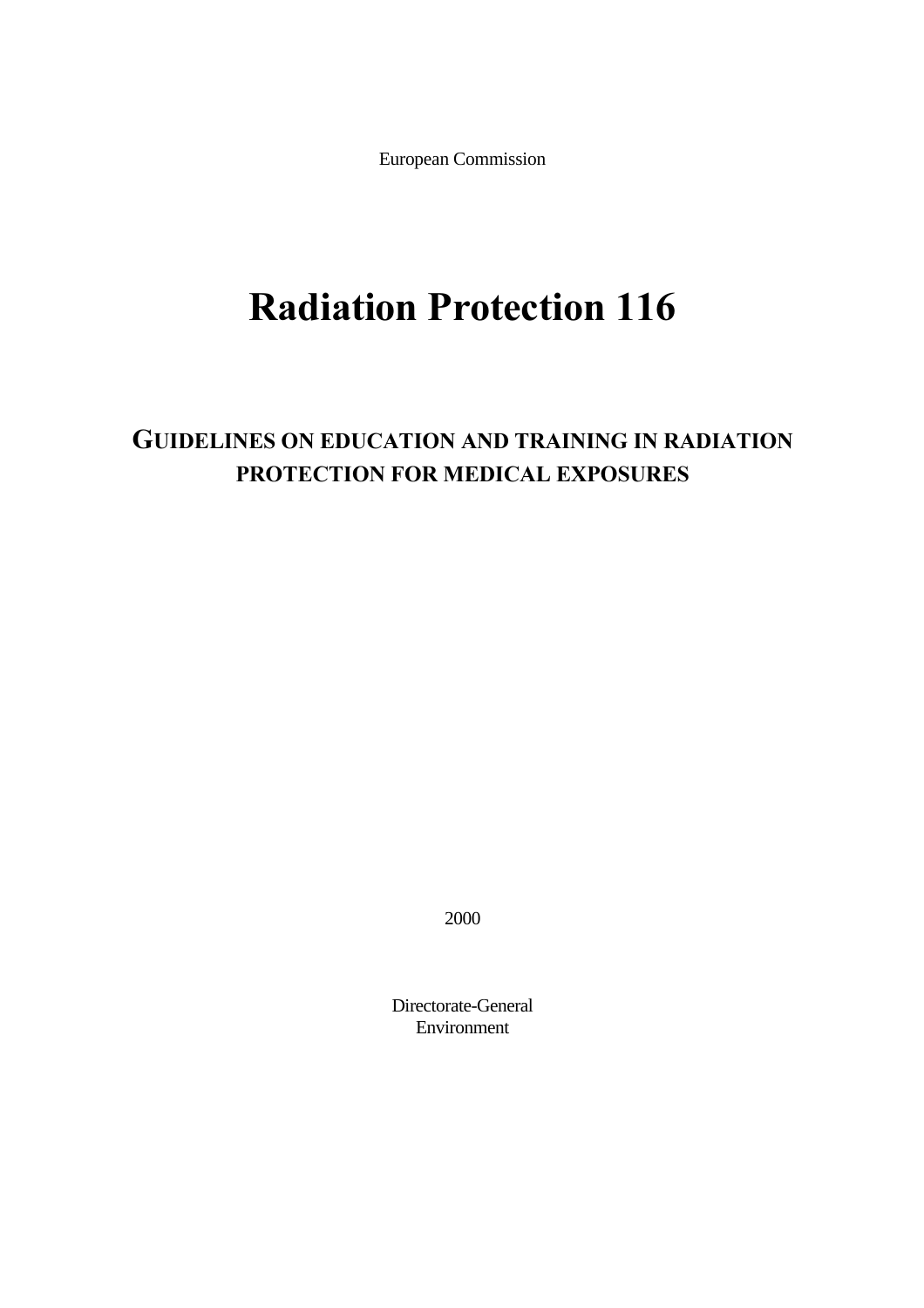## **CONTENT**

|    | Page                                                                                                                            |
|----|---------------------------------------------------------------------------------------------------------------------------------|
|    |                                                                                                                                 |
| 1. |                                                                                                                                 |
| 2. | General recommendations for Training Programmes in Radiation                                                                    |
| 3. | Recommendations for the credentialing process in radiation                                                                      |
| 4. | Recommendations for radiation protection of the patient for<br>individuals undergoing training programmes in health centres  12 |
| 5. | Recommendations for continuing education and training after<br>qualification and on implementation of new techniques 13         |
| 6. | Recommendations regarding the course on radiation protection in the<br>basic curriculum of medical and dental schools14         |
|    |                                                                                                                                 |
| 1. | Outline for specific training in Radiation Protection for Interventional                                                        |
| 2. | Outline of specific educational objectives for mammography18                                                                    |
| 3. | Outline of specific educational objectives for paediatric radiology20                                                           |
| 4. |                                                                                                                                 |
| 5. | Outline of specific educational objectives for radiotherapy24                                                                   |
| 6. |                                                                                                                                 |
| 7. | Council Directive 97/43/EURATOM of 30 June 1997. Extracts of                                                                    |
|    |                                                                                                                                 |
|    |                                                                                                                                 |
|    |                                                                                                                                 |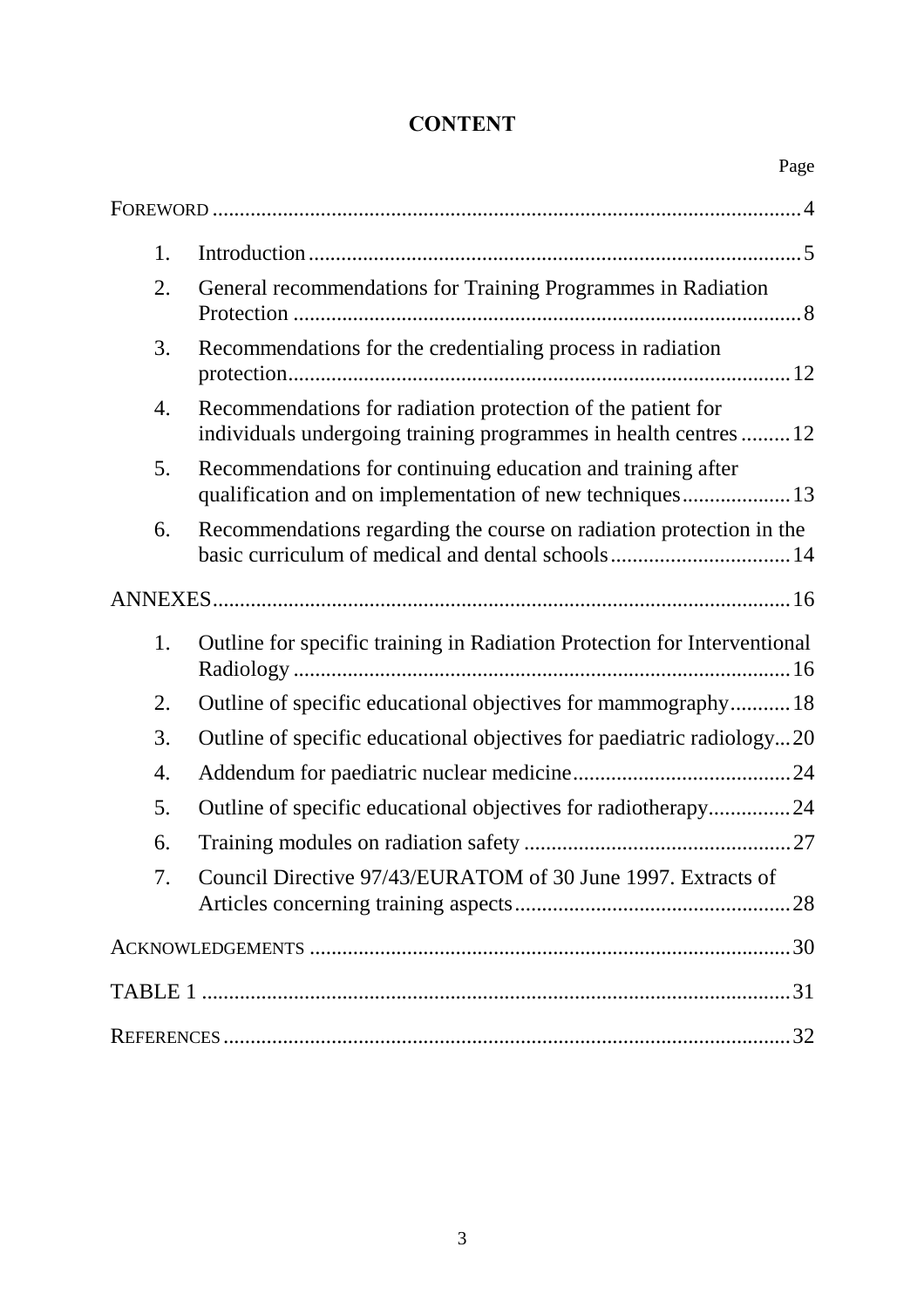## **FOREWORD**

The EURATOM Treaty and its implementing Council Directives govern the work of the European Commission in the field of radiation protection.

The framework directive is the Basic Safety Standards Directive (BSS), on the protection of workers and the general population against the dangers arising from ionizing radiation (80/836/Euratom), as last revised by Council Directive 96/29/EURATOM of 13 May 1996 that comes into force on 13 May 2000.

In 1984, the Council of Ministers issued a Directive, supplementing the BSS, on the protection of persons undergoing medical exposures (84/466/Euratom), the so-called "Patient directive". This was revised in 1997 by Council Directive 97/43/Euratom of 30 June 1997 on health protection of individuals against the dangers of ionizing radiation in relation to medical exposure, known as the Medical Exposure Directive (MED). The MED has to be transposed into national law no later than 13 May 2000.

According to Article 7 of the Medical Exposure Directive, Member States shall ensure that the practitioner and those individuals that are mentioned in Article 5(3) and 6(3) have adequate theoretical and practical training for the purposes of radiological practices, as well as relevant competence in radiation protection. Individuals undergoing relevant training programmes may participate in practical aspects for the procedures mentioned in Article 5(3). Member States shall ensure that continuing education and training after qualification is provided and shall encourage the introduction of a course on radiation protection in the basic curriculum of medical and dental schools. Article 9 requires Member States to ensure that practitioners conducting special practices receive appropriate training.

These guidelines contain some specific recommendations for the application of the Directive and were developed with the assistance of the group of health experts established under Article 31 of the Euratom Treaty. The guidelines are not binding on Member States, and form part of a number of technical guides drawn up to facilitate implementation of the MED.

The document is structured as follows:

A general introduction providing background information and indication of the required level of training in radiation protection. This is followed by a chapter on general recommendations for training programmes in radiation protection. The third chapter gives recommendations for the establishing of credentials in radiation protection. Chapter 4 lays down recommendations for radiation protection of the patient during training programmes in health centres. Chapter 5 provides recommendations for continuing education and training after qualification and when new techniques are implemented. Chapter 6 includes recommendations for introducing the course on radiation protection in the basic curriculum of medical and dental schools and is followed by seven annexes presenting examples of specific educational objectives to be included in some of the training activities.

> **Suzanne FRIGREN** Director Nuclear Safety and Civil Protection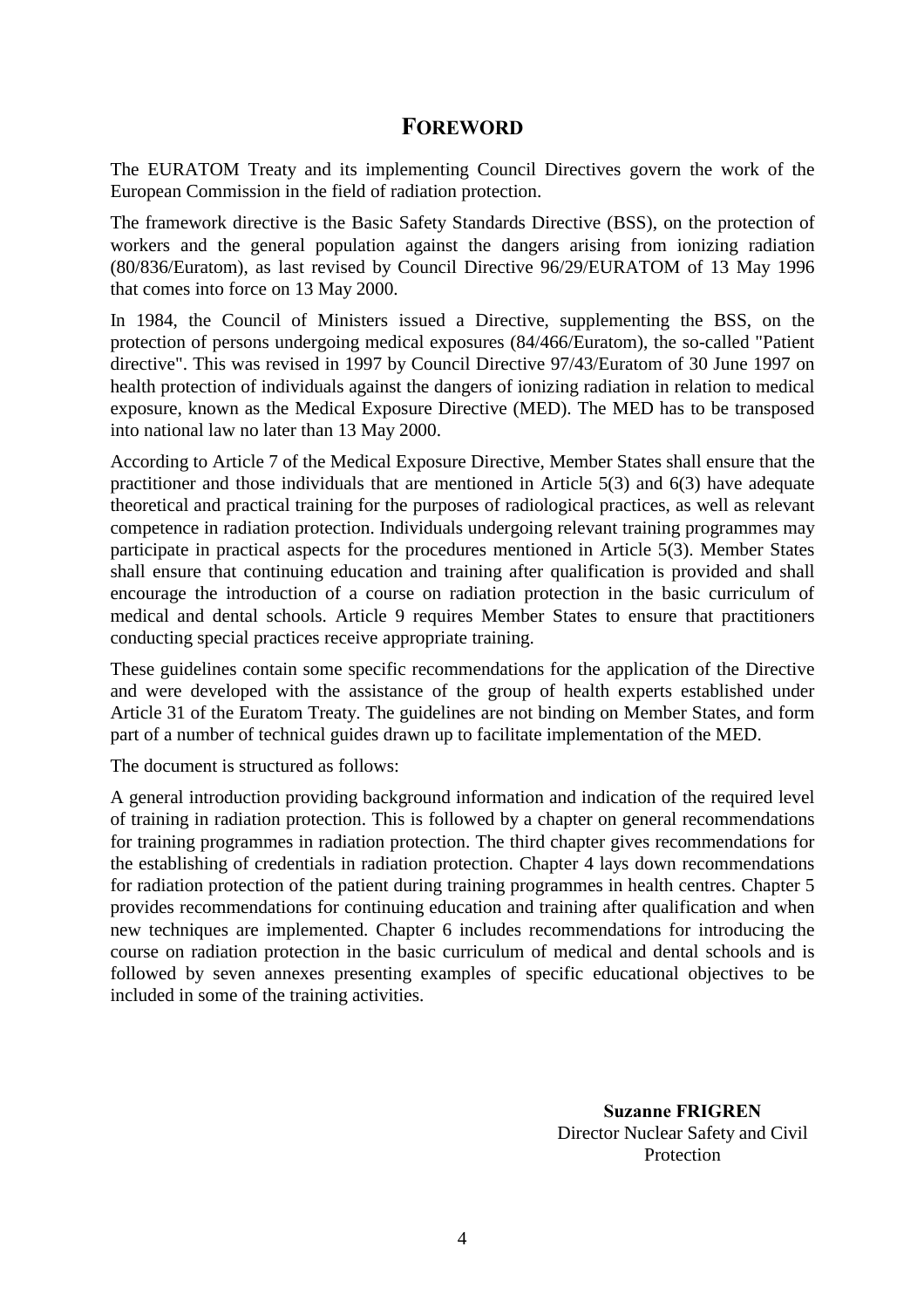## 1. Introduction

- (1) Training in general and specific training in radiation protection are widely recognised as one of the basic components of optimisation programmes for medical exposures. All the international bodies, e.g. the International Commission on Radiological Protection (ICRP), the World Health Organisation (WHO), the International Atomic Energy Agency (IAEA) etc., along with several guidelines published by the European Commission (EC), recognise the importance of education and training in reducing patient doses while maintaining the desired level of quality in medical exposures (good therapeutic treatments and images of sufficient quality for diagnosis).
- (2) The ICRP, in its publication 73 entitled "Radiological Protection and Safety in Medicine" (ICRP, 1996), states (paragraph 128) that "one important need is to provide adequate resources for the education and training in radiological protection for future professional and technical staff in medical practice. The training programme should include initial training for all incoming staff and regular updating and retraining".
- (3) Article 7 of the Council Directive 97/43/EURATOM of 30 June 1997 on health protection of individuals against the dangers of ionising radiation in relation to medical exposure (EC, 1997) lays down requirements for education and training. Certain aspects of this Article may require some clarification and orientation for Member States and this guideline contains some specific recommendations for the application of the Directive.

Individuals undergoing medical exposures due to diagnosis or treatment are not necessarily patients but could also by healthy individuals (e.g. in screening programmes). However, for simplicity, in these guidelines they will be called patients.

- (4) This document presumes that some "adequate theoretical and practical training for the purpose of radiological practices" already exists under national requirements, together with national mechanisms to control this level of training.
- (5) Training for radiographers, medical radiological technologists, radiotherapy technologists or nuclear medicine technologists and other staff who work in areas where they may be exposed to radiation is required by Article 5(3) of the Directive. Medical physics experts are covered in Article 6(3). Maintenance engineers and other auxiliaries involved in medical exposures are not specifically mentioned, but obviously they also need training in radiation protection.
- (6) Article 9(2) of the Directive (special practices) requires Member States to ensure that practitioners conducting medical exposures of children, screening programmes and high dose procedures (interventional radiology amongst others) receive appropriate training. The recommendations of the World Health Organisation, produced at a workshop held in Munich in October 1996 (BAUML, 1997), provide a good example of the training and credentialing requirements for people involved in interventional radiology practice.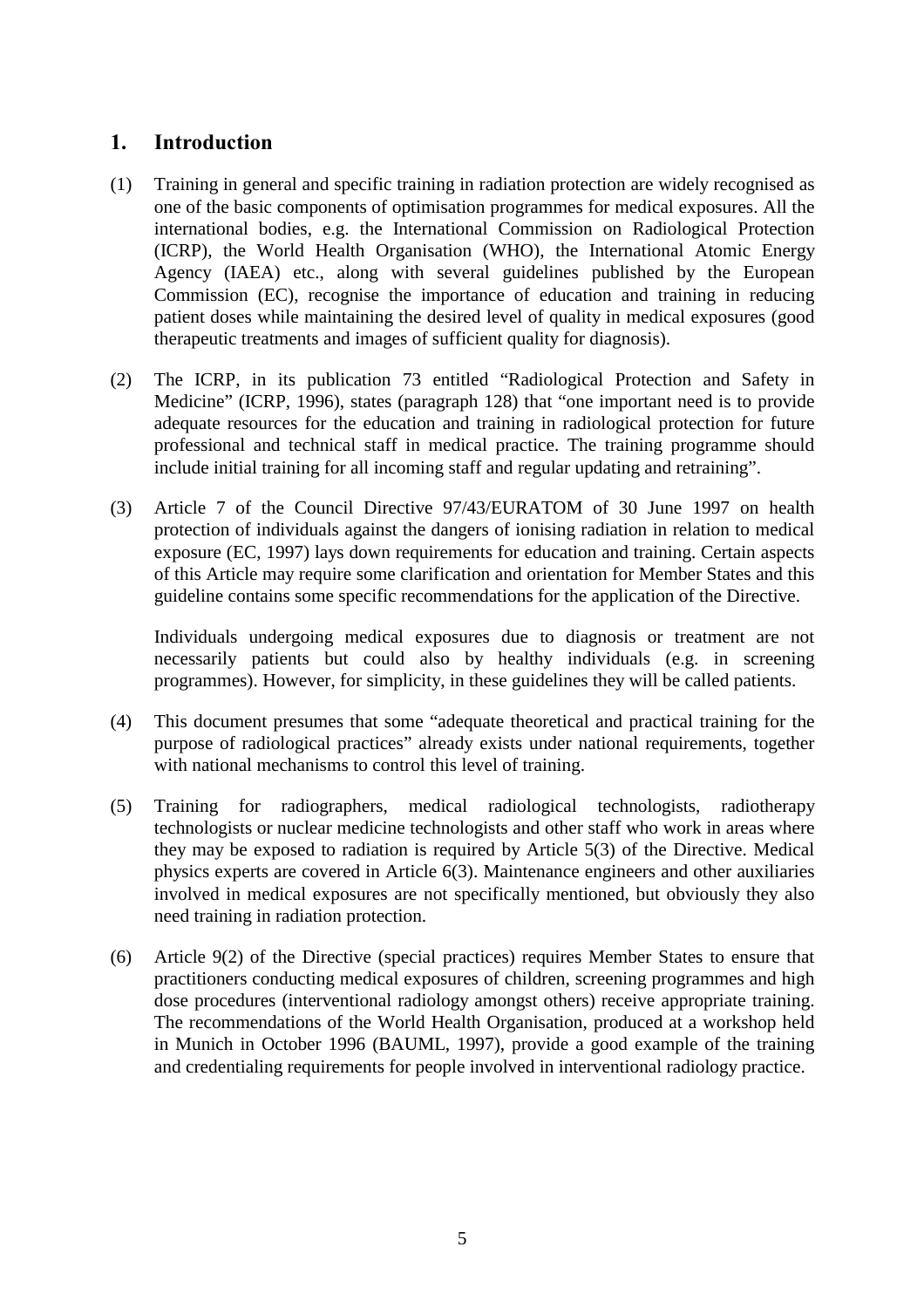- (7) Some indication of the required level of training in radiation protection (RP) would be useful to ensure appropriate curricula in the different Member States. All staff with responsibility for medical exposures will need training in radiation protection. The following groups of professionals have been identified:
	- 7.1 Diagnostic radiology specialists
	- 7.2 Nuclear medicine specialists
	- 7.3 Radiotherapy specialists
	- 7.4 Cardiologists
	- 7.5 Other medical doctors using X-ray systems (specially fluoroscopy systems) such as urologists, vascular surgeons, traumatologists, etc.
	- 7.6 Dentists
	- 7.7 Podiatrists
	- 7.8 Radiographers and radiological technologists
	- 7.9 Nurses (especially oncological nurses)
	- 7.10 Technicians performing quality control in radiology installations
	- 7.11 Medical physicists
	- 7.12 Maintenance engineers and maintenance technicians
	- 7.13 Chiropractors
- (8) Nevertheless, some specific cases could require revision, for example radiographers. In this case, the differences in contents and in hours of training between Member States are significant and some complementary efforts to harmonise this specific training will be needed. The International Society of Radiographers and Radiological Technologists (ISRRT) has published a relevant document on Professional Standards for the Education of Radiographers (ISRRT, 1996).
- (9) In certain Member States, the training of Medical Physicists could also require some support to promote actions in the specific fields of diagnostic radiology, nuclear medicine and radiotherapy, and continuing education activities. These actions should be geared to improving the training of Medical Physicists and improving the participation of these specialists in the training of medical doctors. The European Federation of Organisations for Medical Physics (EFOMP) has published relevant guidelines (EFOMP, 1996, 1998, 1999) on this issue.

It is the experience of the European Society for Therapeutic Radiology and Oncology (ESTRO), which has organised regular multidisciplinary training in radiotherapy since the mid-1980s, that support for such training is not uniform in all Member States despite evidence that standards in participating hospitals have been progressively raised.

- (10) The experience of the European Association of Radiology (EAR, 1997) and the American College of Radiology (ACR, 1997) could be valuable in this field. Guidelines for the basic aspects of continuing education programmes are needed in Europe and ACR standards can be relevant sources of information.
- (11) Practitioners and prescribers need to be considered differently for training in RP. Prescribers need a basic knowledge of some aspects of patient RP. A number of relevant guidelines have been published by the Radiology Societies (RCR, 1998), and then adapted by the European Commission and experts representing European Radiology and Nuclear Medicine (EC, 2000).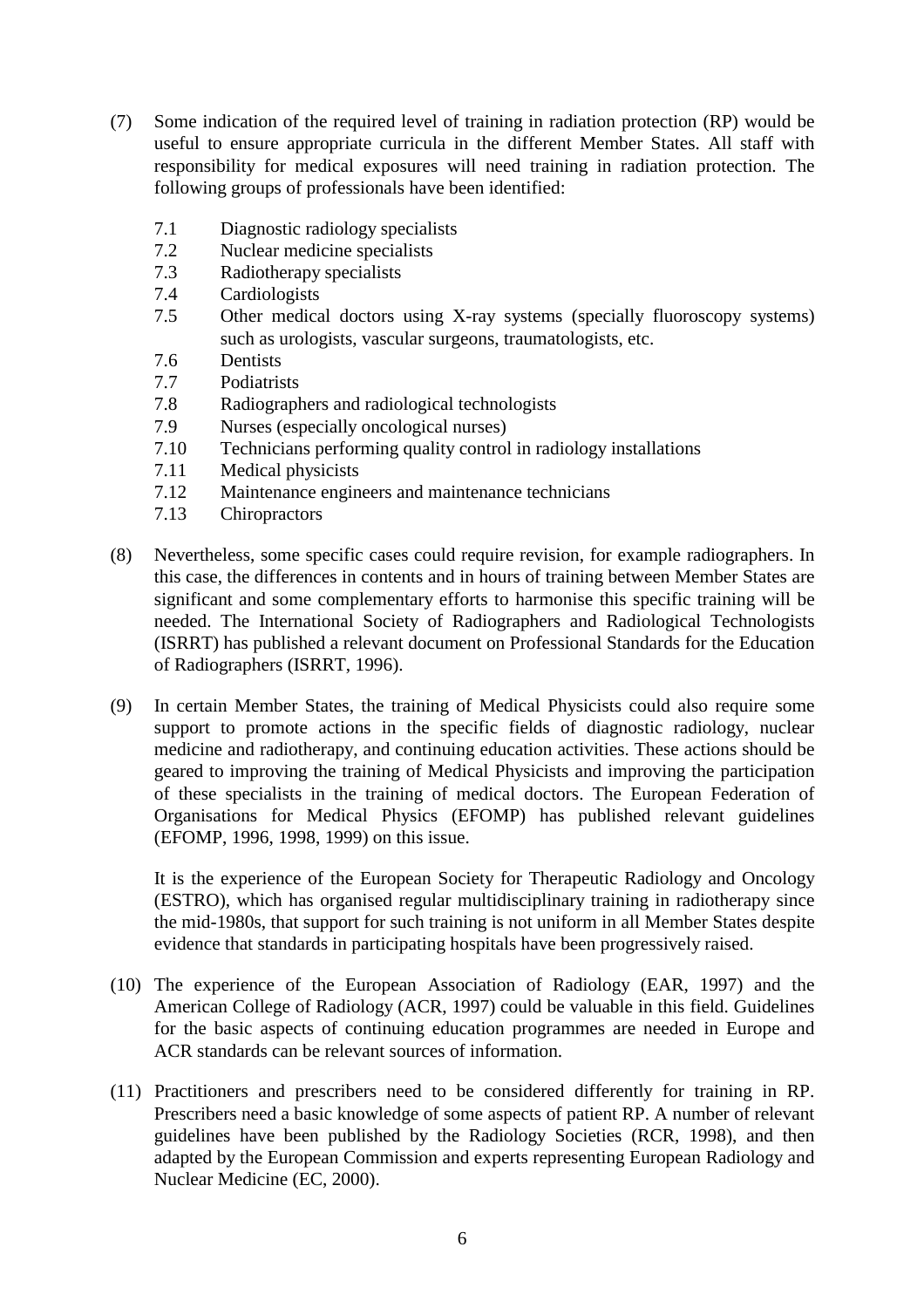- (12) In the last few years, the European Commission Radiation Protection Actions have produced a series of guidelines concerning image quality criteria (EUR, 1996 a, b, c, d; EUR 1999), which are intended to be widely used as part of training programmes to improve the radiation protection of the patient.
- (13) The ERPET (European Radiation Protection Education and Training) courses are also a source of good training material. The European Commission sometimes publishes the proceedings of these courses (ERPET, 1997).
- (14) During the workshop held in Grado (Italy) in September 1993, sponsored by the European Commission, some relevant conclusions about training in radiation protection for medical exposures were reached (EUR, 1995). One of the conclusions was "the need and demand to improve training in radiation protection and in quality assurance. Common training programmes at European level must be continued. A practical way to make progress in the harmonisation of training could be the elaboration of specific educational objectives, as has been made within the EC VALUE Programme for radiologists and radiographers".
- (15) In July 1998, the European Commission sent a questionnaire to Member States, professional organisations and scientific societies, requiring information on their training recommendations regarding radiation protection during medical exposures. A need for harmonisation is evident and some of the Member States asked the Commission to produce guidelines. The relevant aspects of the answers to this questionnaire have been taken into account in this document. In July 1999, a draft of this Guideline was submitted for comments to the European professional organisations and they have been also taken into account.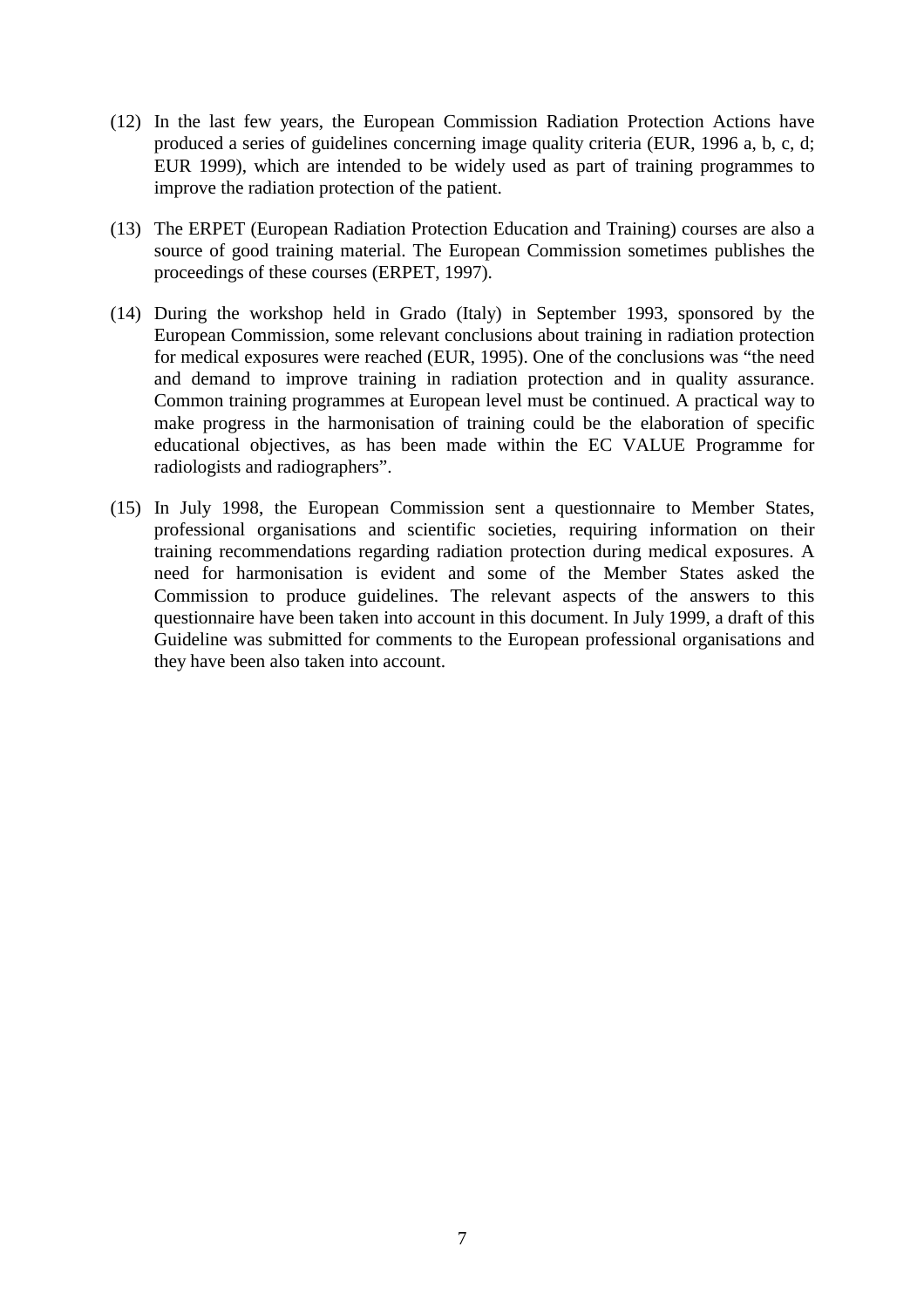## 2. General recommendations for Training Programmes in Radiation Protection

- (17) A list of topics to be included in the training programmes in RP for the different groups of professionals should be established. The following training areas could provide examples of radiation protection programmes in diagnostic radiology (VAÑO 1993):
	- 17.1 The atomic structure and interaction of radiation
	- 17.2 Radiological quantities and units
	- 17.3 Physical characteristics of X-ray machines
	- 17.4 Fundamentals of radiation detection
	- 17.5 Detectors used in diagnostic installations
	- 17.6 Fundamentals of radiobiology: cell, systemic and whole body responses
	- 17.7 Radiation protection. General criteria
	- 17.8 Operational radiological protection
	- 17.9 General RP aspects in diagnostic radiology
	- 17.10 Particular aspects of patient and staff RP
	- 17.11 Quality control and quality assurance
	- 17.12 National and European regulations and standards
	- 17.13 Practical training

But these other topics should also be considered:

- 
- ½ Definitions of the variety of terms used for dose
- →<br>
Radiation effects<br>
→<br>
Relationship of ex<br>
Relationship of ex<br>
Concept of risk, c Relationship of equipment characteristics to dose and image quality
- Relationship of exposure factors to dose and image quality
- $\triangleright$  Concept of risk, comparative risk through age range and period of pregnancy<br>
Protocols for over exposure and accidents
- $\triangleright$  Protocols for over exposure and accidents<br> $\triangleright$  Clear communication at the appropriate le
- ½ Clear communication at the appropriate level with patient, staff, comforters and carers and the public
- ½ Diagnostic reference levels
- (18) The WHO recommendations for interventional radiology (IR) require a specific second level of training in RP for these specialists (BAUML, 1997) in the following areas:
	- 18.1 X-ray systems for IR.
	- 18.2 Dosimetric quantities specific for IR.
	- 18.3 Radiobiology: risks in IR.
	- 18.4 Radiological protection of patient and staff in IR.
	- 18.5 Ouality assurance in IR.
	- 18.6 Local and international rules concerned with IR.
	- 18.7 Procedures optimisation in IR.
- (19) The European Society for Therapeutic Radiology and Oncology recommends that the following topics should be included in the training syllabus for radiotherapy:
	- 19.1 Radiotherapy equipment safety and accuracy
	- 19.2 Dosimetric and geometric quantities for accuracy in radiotherapy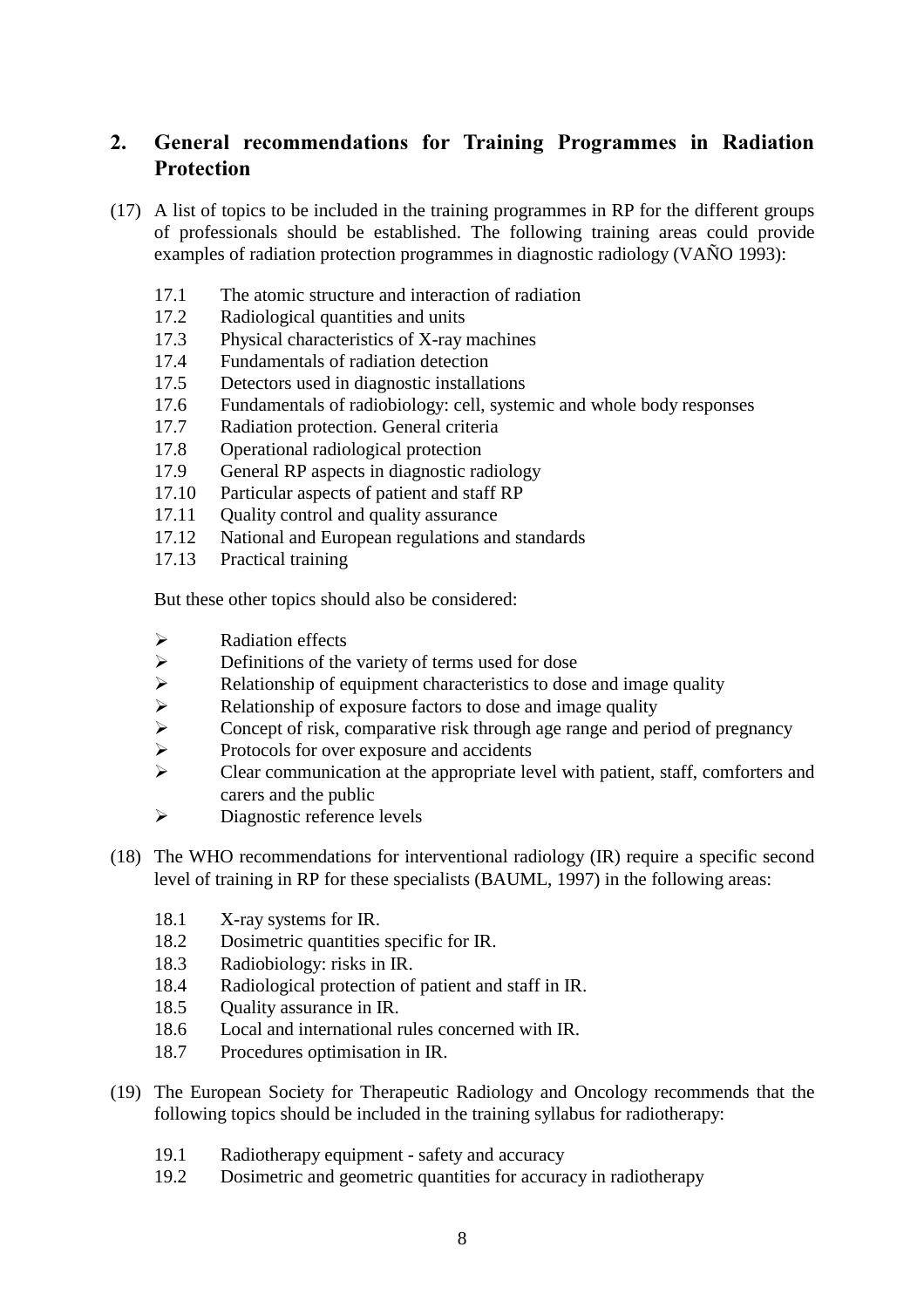- 19.3 Radiobiology and radiation risks
- 19.4 Radiation treatment planning for optimising delivery of radiation dose
- 19.5 Optimal and safe use of radionuclides in radiotherapy
- 19.6 Radiation hazards in radiotherapy facilities
- (20) There are also British recommendations for areas of training in RP for nuclear medicine (HARDING, 89):
	- 20.1 Nature of ionising radiation and its interaction with tissue
	- 20.2 Genetic and somatic effects and how to assess their risks
	- 20.3 Patient doses
	- 20.4 Quality assurance and quality control
	- 20.5 Dose limitation
	- 20.6 Pregnancy and breast feeding
	- 20.7 Unsealed sources
	- 20.8 Organisation for radiation protection
	- 20.9 Statutory responsibilities
- (21) The European Association of Nuclear Medicine (EANM) states that nuclear physicians have to be familiar with and have a knowledge of Radiological Protection (RP), amongst other topics. Nuclear physicians must have gained practical experience in patient dosimetry (diagnosis and therapy) and radiation protection (decontamination, waste disposal, staff dosimetry, etc.), amongst other topics. EANM recommends 120 hours for assessing the basic science training but "courses on radiation protection and regulation issues are not included due to different national rules". The EANM also states that practical training has to be added to the courses and has to be formally controlled (EANM, 1997).
- (22) In addition, it is obvious that the topics to be included in training activities and the level of knowledge of the topics should be tailored to the various specialities (diagnostic radiology, radiotherapy, cardiology, dentistry, etc.) and the different kinds of work and responsibility (medical doctors, medical physicists, maintenance engineers, radiographers, etc.). At the WHO Munich meeting (BAUML, 1997), different levels of training were proposed for interventional radiology. Lists of topics and levels of knowledge were drawn up for medical doctors, radiographers, nurses and maintenance engineers. Medical Physicists should know all topics in greater detail.
- (23) The guidelines produced during recent years under the Radiation Protection Actions of the European Commission concerning image quality criteria (EUR, 1996 a, b, c, d, e) are good examples of training material for diagnostic radiology specialists, medical physicists and radiographers. The American Association of Physicists in Medicine has also published relevant guidelines concerning the teaching of clinical radiological physics to residents in diagnostic and therapeutic radiology (AAPM, 1999).
- (24) For those involved in medical exposures, table 1 presents a proposal for training areas and levels of knowledge. The areas and levels suggested in table 1 should be considered as core knowledge. More detailed additional training for some of the groups could be required. The practical application of radiological protection specific to modality should be included in "operational radiological protection". Medical physics experts should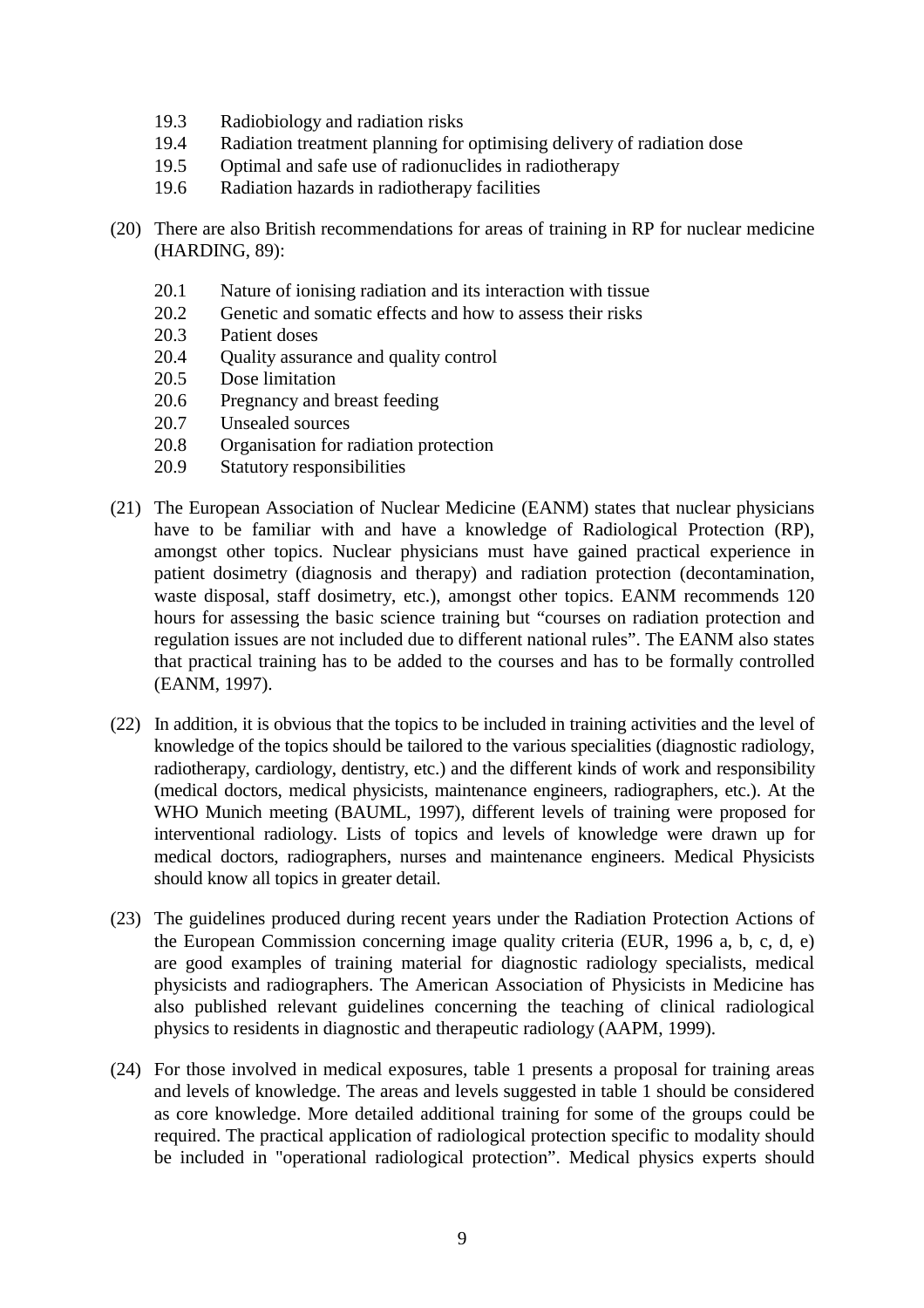know all the training areas at the highest level in addition to physics and all relevant aspects of quality assurance programmes.

- (25) The number of hours indicated in table 1 should be considered as being in addition to the basic training for prescribers and could be included in different training periods such as basic residency programmes and special training courses.
- (26) Training programmes should include in any case details of the procedures to be followed occurring accidental or unintended doses to patients from radiological practices.
- (27) A formal recommendation on the number of hours for the training programmes (theory and practical work) should be established. This training period will depend on the previous knowledge of radiation physics, radiobiology, etc., among the different groups of professionals in the different countries. A good tool for defining the number of hours needed for training could be the use of guidelines containing the specific educational objectives for adapting the training time to achieving these objectives.
- (28) A common core of knowledge in RP throughout Europe for the different groups of health workers in relation to their roles and responsibilities within their health care system would be desirable. It is easier to agree a list of topics for training and a catalogue of specific educational objectives than a certain number of hours of training. As part of training and in addition to attending a course self-training activities should be promoted. Appropriate training material will be required for self-training.
- (29) Practical exercises and practical sessions should be included in the programmes for training in radiation protection. A minimum of 1-2 hours practical session in a clinical installation should be included in the most simple training programmes, while 20-40% of the total time scheduled in more extensive courses should be devoted to practical exercises.
- (30) An important aspect of these training activities is the availability of training material. Books, slide collections, videos, interactive CD-ROM, are scarce and not always adapted to the level needed in the different courses. The EC will encourage publication of the content of the different training courses and promote the preparation of specific training material for a set of basic courses (e.g. basic training in radiation protection for cardiologists). Profiting from the experience of the different European countries in this field could also be very positive. The EFOMP has co-sponsored the EC action EMERALD dedicated to education and training in Medical Physics (information available from EFOMP, http://www.efomp.org/index.html).
- (31) The lecturers must have previous experience in radiation protection in medical installations and in practical work in a clinical environment. Installations where practical training is provided should be medical installations and not only laboratory or simulation exercises.
- (32) Paediatric radiology, screening mammography and computed tomography also require some specific training in RP for radiologists and radiographers involved in these examinations. Some relevant guidelines for quality assurance for paediatrics have been published (EUR, 1996b; COOK, 1998, NCRP, 1981). Some proposals for specific educational objectives are included as examples in these guidelines.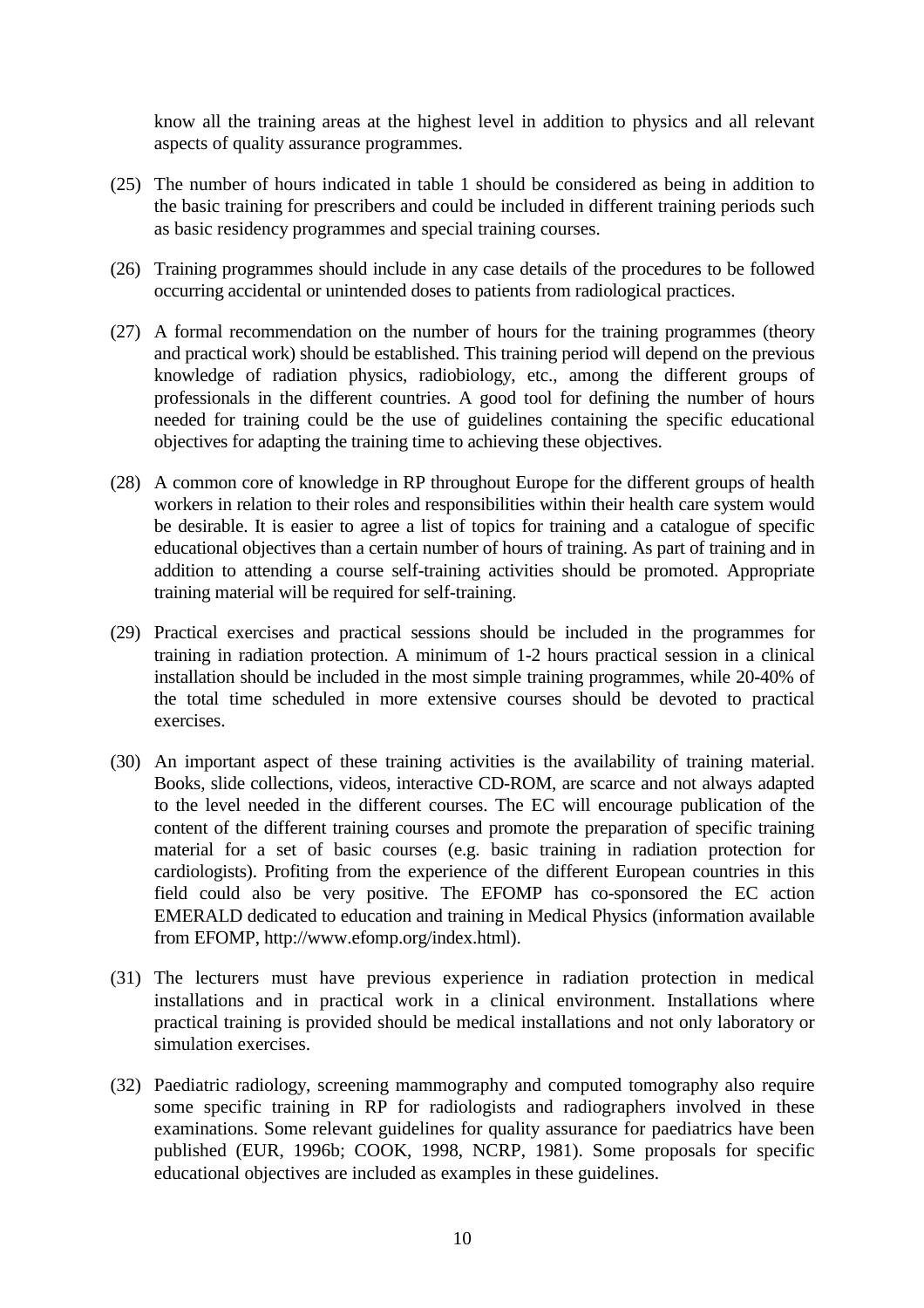- (33) Some special practices like interventional radiology require, as recommended by the WHO (BAUML, 1997), a second level of specific training in radiation protection in addition to the general level received by diagnostic radiology specialists.
- (34) In addition, some special consideration is required in the case of medical doctors (nonradiologists) using fluoroscopy X-ray systems regularly (urologists, vascular surgeons, traumatologists, etc.). A basic training in RP should be defined as indicated in table 1 (MD column).
- (35) In some states in the USA, these doctors require specific credentialing in radiation protection (WAGNER, 1998) and in Europe a similar system should be established.
- (36) In September 1999, The "Institut National des Sciences et Techniques Nucléaires" organised in Saclay (France) an International Conference on "Radiation protection: What are the future training needs?" A list of training modules on radiation safety has been agreed for the medical field (see Annex).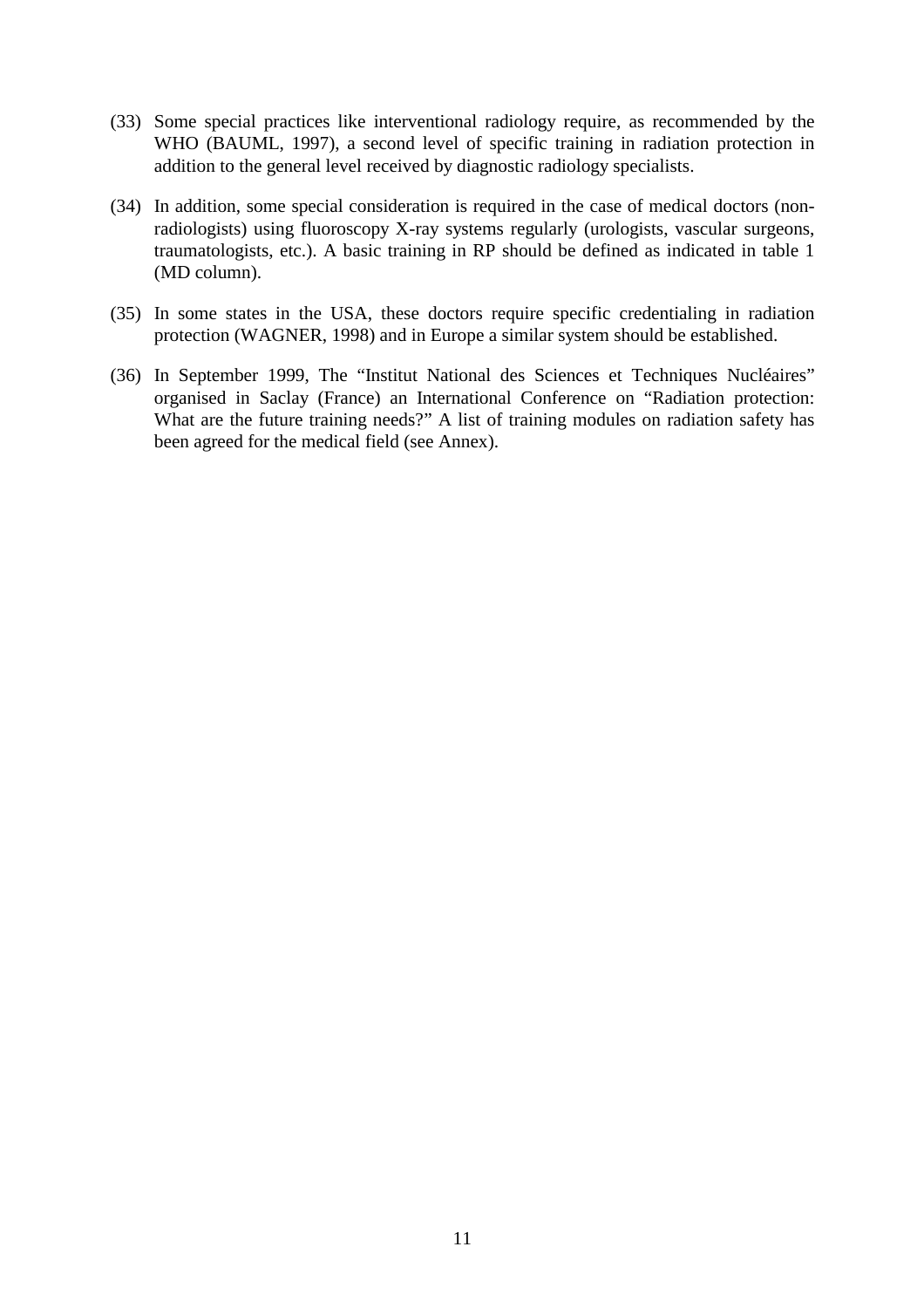### 3. Recommendations for the credentialing process in radiation protection

- (37) A system for credentialing RP training programmes should be established at national or regional level. This process should be undertaken by the Regulatory Authority, with the help of Academic Institutions (Universities) and scientific or professional societies. A register of accredited bodies should be established. For Medical Physicists, EFOMP has laid down a well-structured system of recommendations for education and training, continuing professional development and requirements for National Registration Schemes (EFOMP, 1998).
- (38) The minimum requirements for credentialing a training programme should consider all the aspects involved: enough administrative support, guarantees for the archiving of files, diplomas, etc., for a minimum number of years (20 years), enough didactic support (classroom, audio-visual support, etc.), teachers qualified in the topics to be imparted and with experience in hospital medical physics work, instrumentation for practical exercises, availability of clinical installations for practical sessions, etc.
- (39) Various alternatives should be proposed for credentialing different professionals with different duties and responsibilities (examination at the end of the course, residency, continuous evaluation, etc.).
- (40) Basic details should be given in the diplomas or certificates received by people attending a training programme in RP: centre conducting the training, number of accredited training hours, process of credentialing: examination or other form of assessment, date of the training, name of the academic staff with responsibility for the training programme, etc.
- (41) The second level of training in RP for Interventional Radiology, recommended by the WHO (BAUML, 1997) would also require a specific accreditation, and the same applies to the special case of medical doctors using fluoroscopy on a regular basis.

## 4. Recommendations for radiation protection of the patient for individuals undergoing training programmes in health centres

- (42) Patient RP requires special consideration during the training of residents and radiographers. The criteria of justification and optimisation should be applied carefully and all the procedures should be performed under the responsibility of a senior specialist.
- (43) Some specific recommendations could also be made for planning practical RP training in medical installations (e.g. X-ray systems must remain in operative condition after the training sessions) if patients are involved, simple procedures - low doses - must be selected; It is not permitted to give some additional irradiation to the patient just for training purposes.
- (44) In the case of high patient dose procedures (interventional and some vascular diagnostic procedures), strict patient dose control should be performed to guarantee that no significant additional doses due to the training are imparted. In paediatrics, screening mammography and computed tomography also no significant additional doses due to training should be imparted.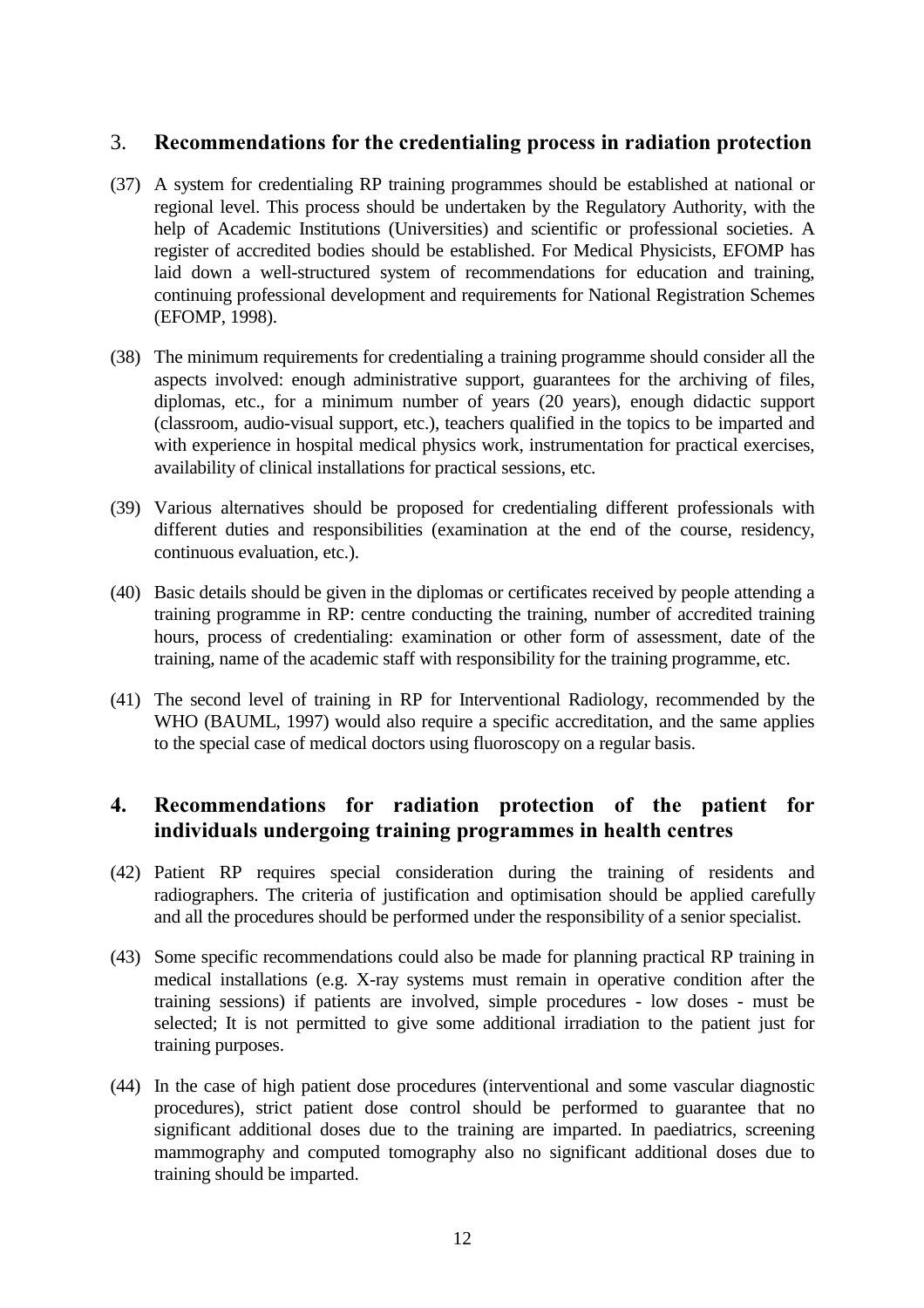## 5. Recommendations for continuing education and training after qualification and on implementation of new techniques

- (45) The ACR Continuous Medical Education (CME) Standard (for physicians and medical physicists) requires a minimum of 150 hours of approved education in category 1 and 2 every three years (to be renewed in a three year cycle) (ACR, 1997). The experience of the European Association of Radiology (EAR, 1997) also is relevant for this topic.
	- 45.1 Category 1 (designated by ACR or other recognised organisations). The minimum number of hours is 60. Accredited residencies and fellowships up to 50 hours per year can be included.
	- 45.2 Category 2. The maximum number of hours allowed is 90. Activities accepted: medical meetings, lectures, course syllabuses, study of authoritative medical literature, teaching radiology-related services to medical students, preparation and publication of scientific papers, presentation of papers, courses, or scientific exhibits, clinical consultations, use of computer-assisted learning materials designed to enhance patient care, review of manuscripts for peerreviewed journals and review of abstracts for scientific meetings.
- (46) Some training directed towards continuous education in RP should be included (together with practical education, particularly on the installation of new equipment), the extent depending on the kind of work. A radiographer, radiotherapist or medical physicist would need more time dedicated to continuous education in RP than a dentist, for example.
- (47) This continuous training education in RP should be promoted by the Regulatory and Health Authorities, and some basic courses should, where necessary, be organised by the health centres, academic institutions or professional and scientific societies. In this field, the actions of the European Society of Radiology (ESR), the European Society for Therapeutic Radiology and Oncology (ESTRO), the European Federation of Organisations for Medical Physics (EFOMP), the European Association of Nuclear Medicine (EANM) and the International Society of Radiographers and Radiological Technologists (ISRRT) are also relevant.
- (48) Whenever a new radiation equipment is introduced in a hospital or clinic, specific training should be provided before clinical use of the system and the participation of the engineers of the firm supplying the system should be required. This training should be part of the commissioning process of the new radiation system. It is important to consider the responsibility of the supplier for the availability of full and understandable instructions in the local language.
- (49) Specific training for new people arriving at installations practising medical exposures should be also provided before the clinical work begins.
- (50) Additionally, whenever a new technique is implemented in a centre, prior training for staff should be required. In this case, the training should be provided at another centre with previous experience in the technique, taking into account the considerations mentioned in the previous section on "Recommendations for radiation protection of the patient for individuals undergoing training programmes in health centres". A certain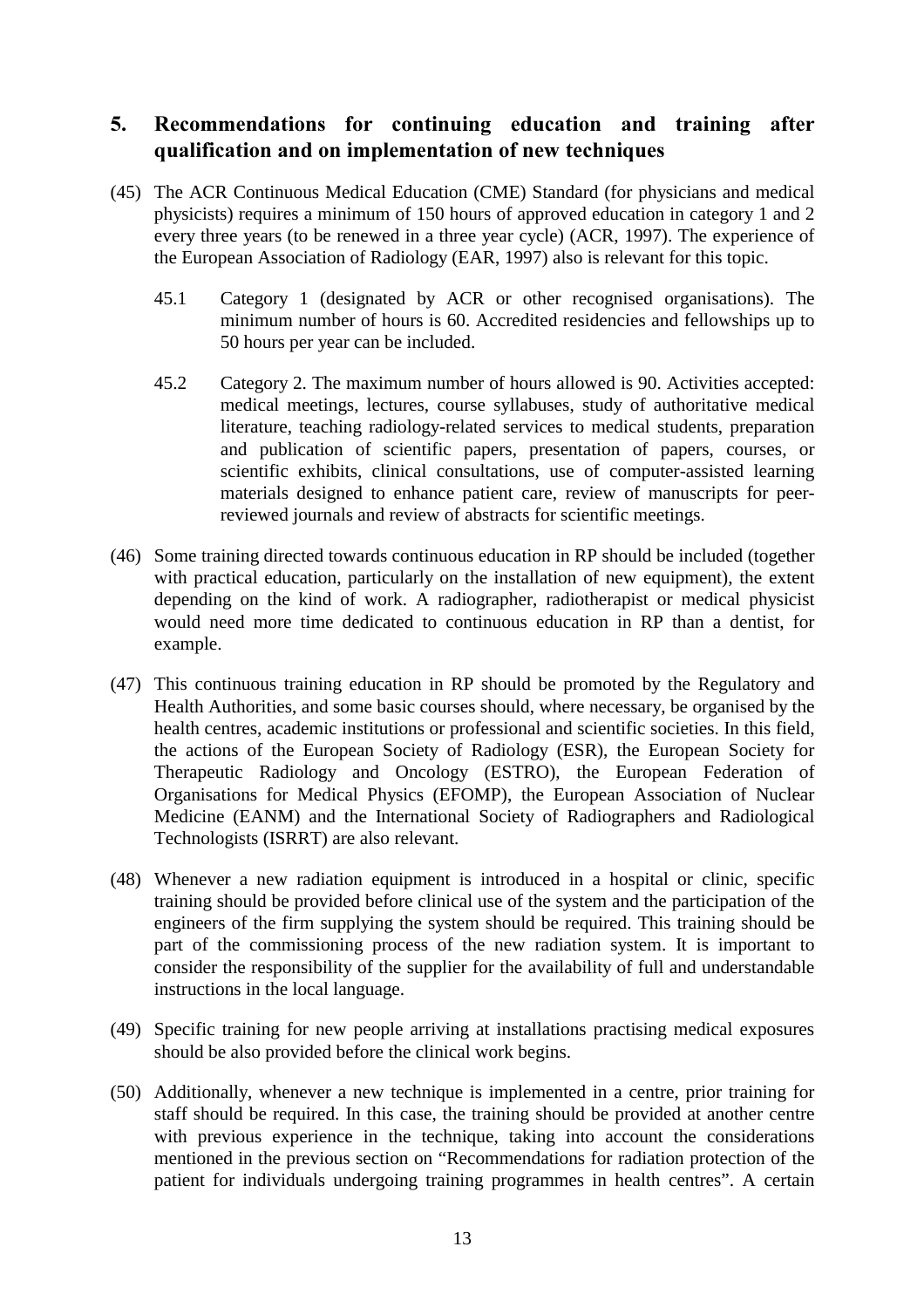number of examinations and/or procedures which should be performed under the control of an experienced physician could be considered in some cases.

## 6. Recommendations regarding the course on radiation protection in the basic curriculum of medical and dental schools

- (51) According to the EC Medical Exposure Directive (MED), "Member States shall encourage the introduction of a course on radiation protection in the basic curriculum of medical and dental schools".
- (52) This training should include all the basic RP knowledge needed by the prescriber (a medical doctor, dentist or other health professional who is entitled to refer individuals for medical exposure to a practitioner, in accordance with national requirements). Prescribers should be educated in the basic aspects of radiation protection, specially justification and optimisation. Article 5 of the MED states that both the prescriber and the practitioner shall be involved as specified by Member States in the justification process at the appropriate level. Article 4(1) is dealing with optimisation and Article 4(3) with the right choice of equipment. This basic training should be independent of the complementary training received where some of the doctors become practitioners.
- (53) These courses should have a different orientation and content for medical and dental students. In medical schools, the main topics should be the general aspects of patient protection such as biological effects, justification of medical exposures, risk benefit analysis, typical doses per examination, etc., together with some basic knowledge of the advantages and disadvantages of the use of ionising radiation in medicine (including objective information about radioactive waste and its safe management). Medical students do not need specific training in the design and operation of the medical installations required for radiodiagnosis, nuclear medicine and radiotherapy. This specific RP training will form part of their training programme as residents to become specialists.
- (54) The case of dental schools is different. In addition to the basic aspects mentioned for medical schools, the course on radiation protection should also include all the specific training for the safe operation of X-ray systems for diagnostic purposes, such as the principles of X-ray tube operation, radiographic imaging, film processing, quality assurance programmes, occupational and patient dose control, etc.
- (55) Assuming that a basic knowledge of radiation physics forms part of preclinical training (basic Medical Physics or equivalent), the general part of the recommended RP course could concentrate on topics addressing patient protection. A possible outline could be the content of the ICRP 73, Radiological Protection and Safety in Medicine (ICRP, 1996).
	- 55.1 Introduction
	- 55.2 The Quantification of Radiation Dose and Risks (including radiation effects)
	- 55.3 The Framework of Radiological Protection
	- 55.4 The Justification of a Practice
	- 55.5 The Optimisation of Protection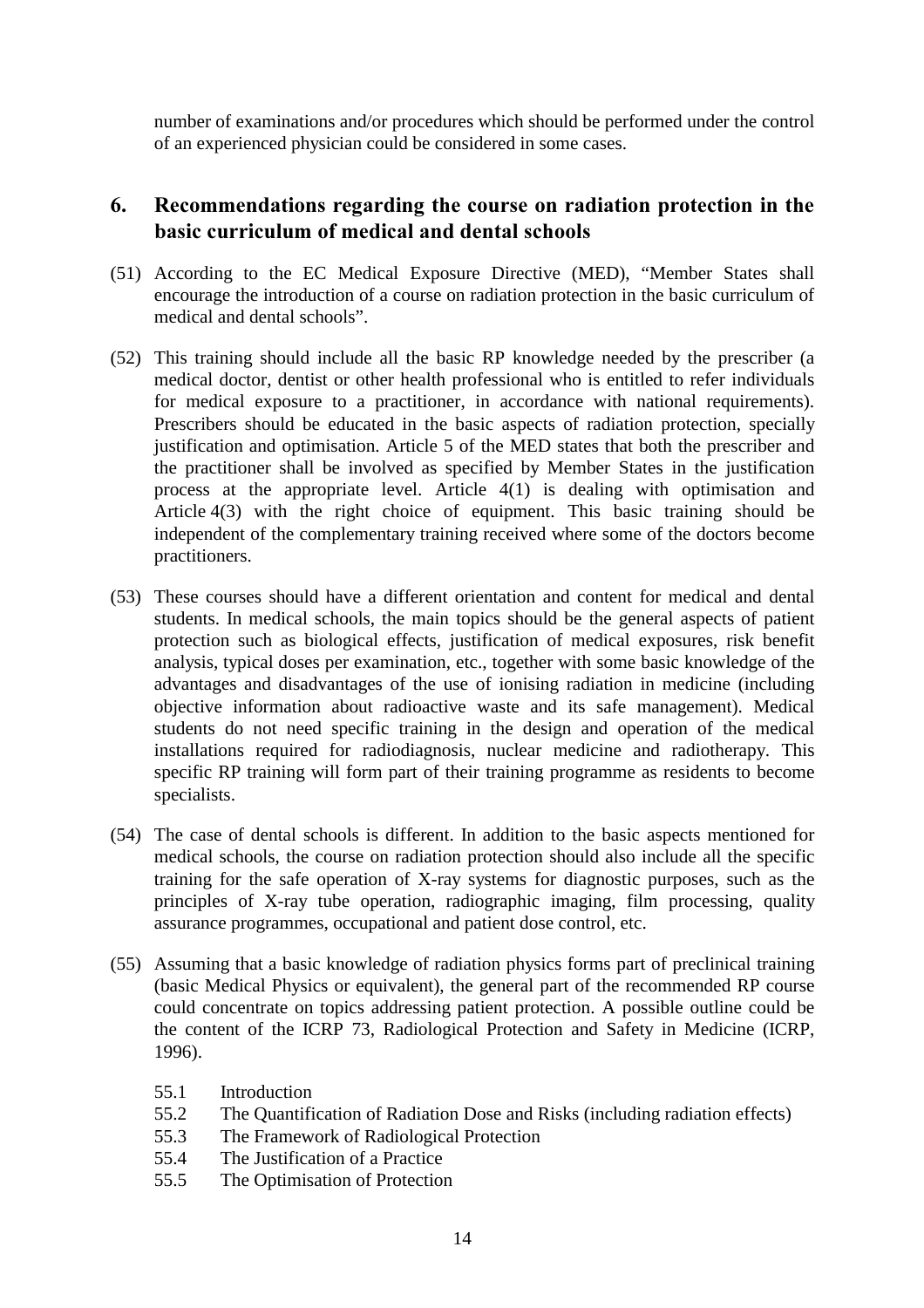- 55.6 Individual Dose Limits
- 55.7 Practical Methods of Protection
- 55.8 Operational Guides and Reference Levels
- 55.9 Accidents and Emergencies
- 55.10 Institutional Arrangements
- (56) Some practical sessions and seminars could be focussed on the following topics:
	- 56.1 Justification of medical exposures for some specific diagnosis (advisability of simple radiography or CT; consideration of alternatives such as ultrasound or magnetic resonance, etc.).
	- 56.2 Responsibility of the referring physician regarding medical exposure.
	- 56.3 Different levels of risk as a function of the age of the patients.
	- 56.4 Different levels of doses for different kinds of procedures (chest, abdomen and spine examinations, CT, nuclear medicine examinations, etc.).
	- 56.5 Recommendations addressed to pregnant and breast feeding patients who need radiological examinations (with X-ray and with radionuclides).
	- 56.6 Importance of diagnostic reference levels in optimisation programmes and in standard risk estimation.
	- 56.7 Why and how a hospital produces radioactive waste and the safe management of this kind of waste.
	- 56.8 Practical examples of how to inform patients (and helpers) about the risk of medical exposure. Comparison with other kinds of risks.
- (57) Part of this training could be merged with the basic training in radiology during the clinical period. This should have as part of its aim "to explain basic radiation protection in the light of EU Directive 97/43/Euratom of 30 June 1997" (ERIKSON, 1998). The problem of educating radiologists in radiation protection is a separate postgraduate issue.
- (58) A basic radiation protection course should also be introduced in nursing and podiatry schools.
- (59) The duration of this RP training should be between 20 and 40 hours, assuming a prior knowledge of radiation physics. A percentage of 20-30% should consist of practical or seminar sessions analysing typical cases presented in clinical practice.
- (60) This training in RP should be encouraged and provided at the end of the preclinical period or during the clinical period.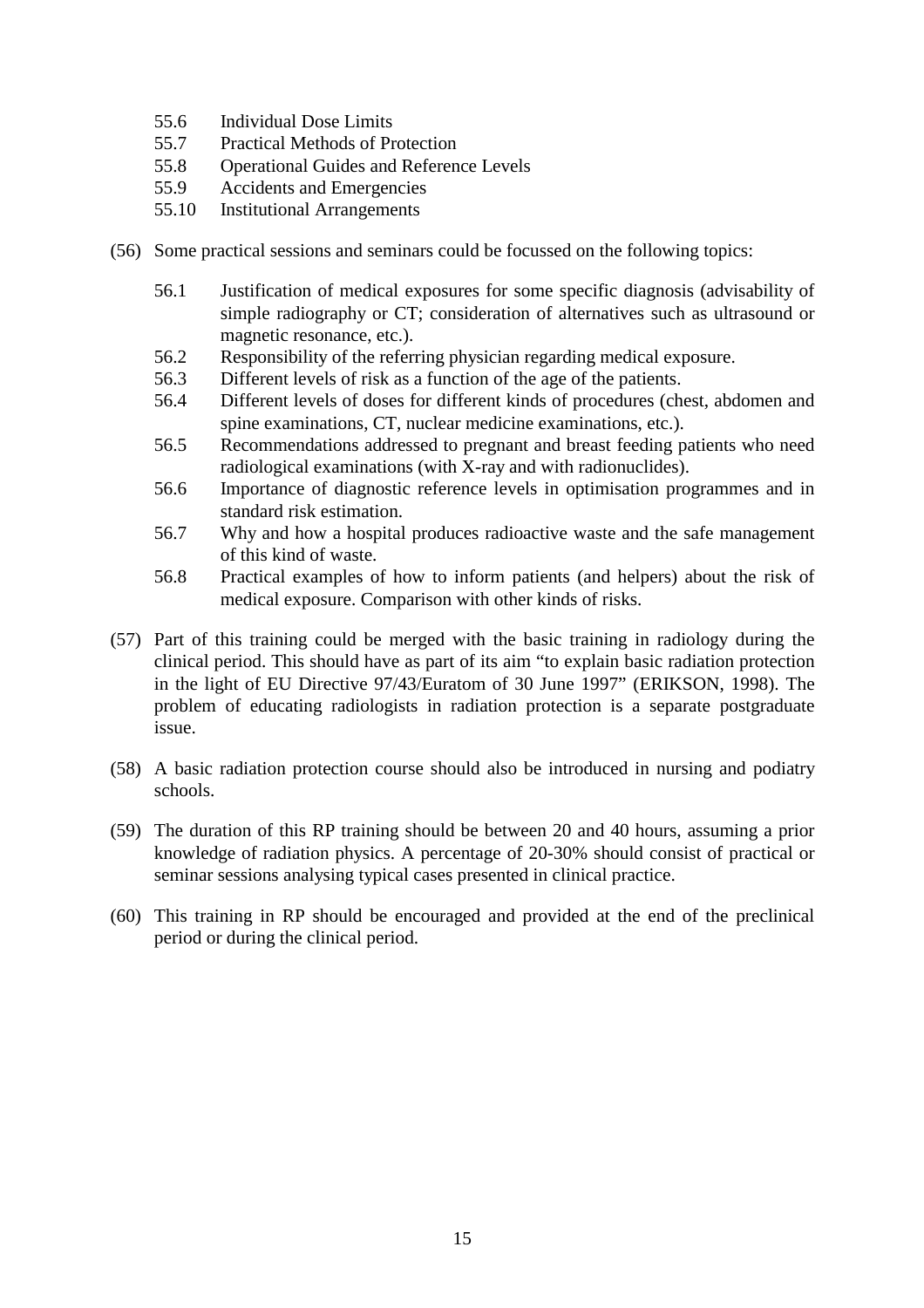## **ANNEXES**

These annexes present only examples of topics to be included in some of the training activities. Their coverage and level will obviously depend on the kind of job and responsibility. These specific educational objectives will be of interest to different groups of professionals (radiologists and radiographers involved in interventional procedures, mammography, or in paediatric radiology; some examples are also presented for paediatric nuclear medicine and for radiotherapy). Similar catalogues of specific educational objectives for other techniques (e.g. Computed Tomography, Digital Radiology, etc.) should be drawn up.

## 1. Outline for specific training in Radiation Protection for Interventional Radiology

- (1) As an example of the usefulness of specific educational objectives in preparing training activities, some items defined by a group of DIMOND experts (VAÑO, 1997), for areas proposed during the WHO meeting in Munich, are presented:
- (2) X-ray systems for interventional radiology.
	- 2.1 To explain the effect of a high additional filtration (e.g. copper filters) on conventional X-ray beams.
	- 2.2 To explain the operation of continuous and pulsed X-ray emission modes.
	- 2.3 To explain the benefits of the grid controlled X-ray tube when using pulsed beams.
	- 2.4 To explain road mapping.
	- 2.5 To explain temporal integration and its benefits in terms of image quality.
	- 2.6 To analyse the changes on the dose rate when varying the distance from image intensifier to patient.
- (3) Dosimetric quantities specific for interventional radiology.
	- 3.1 To define the dose-area product (DAP) and its units.
	- 3.2 To define entrance dose and entrance dose rate in fluoroscopy.
	- 3.3 To discuss the correlation between surface dose and DAP.
	- 3.4 To discuss the relationship between DAP and effective dose.
	- 3.5 To correlate the dose upon entry into the patient with the dose at the exit surface and the dose at the intensifier input surface.
- (4) Radiological risks in interventional radiology.
	- 4.1 To describe deterministic effects which may be observed in IR.
	- 4.2 To analyse the risks of deterministic effect induction as a function of the surface doses received by the patients.
	- 4.3 To analyse the relationship between received doses and deterministic effects in the lens of the eye.
	- 4.4 To be aware of the likely time intervals between irradiation and occurrence of the different deterministic effects, the required follow-up and control of patients.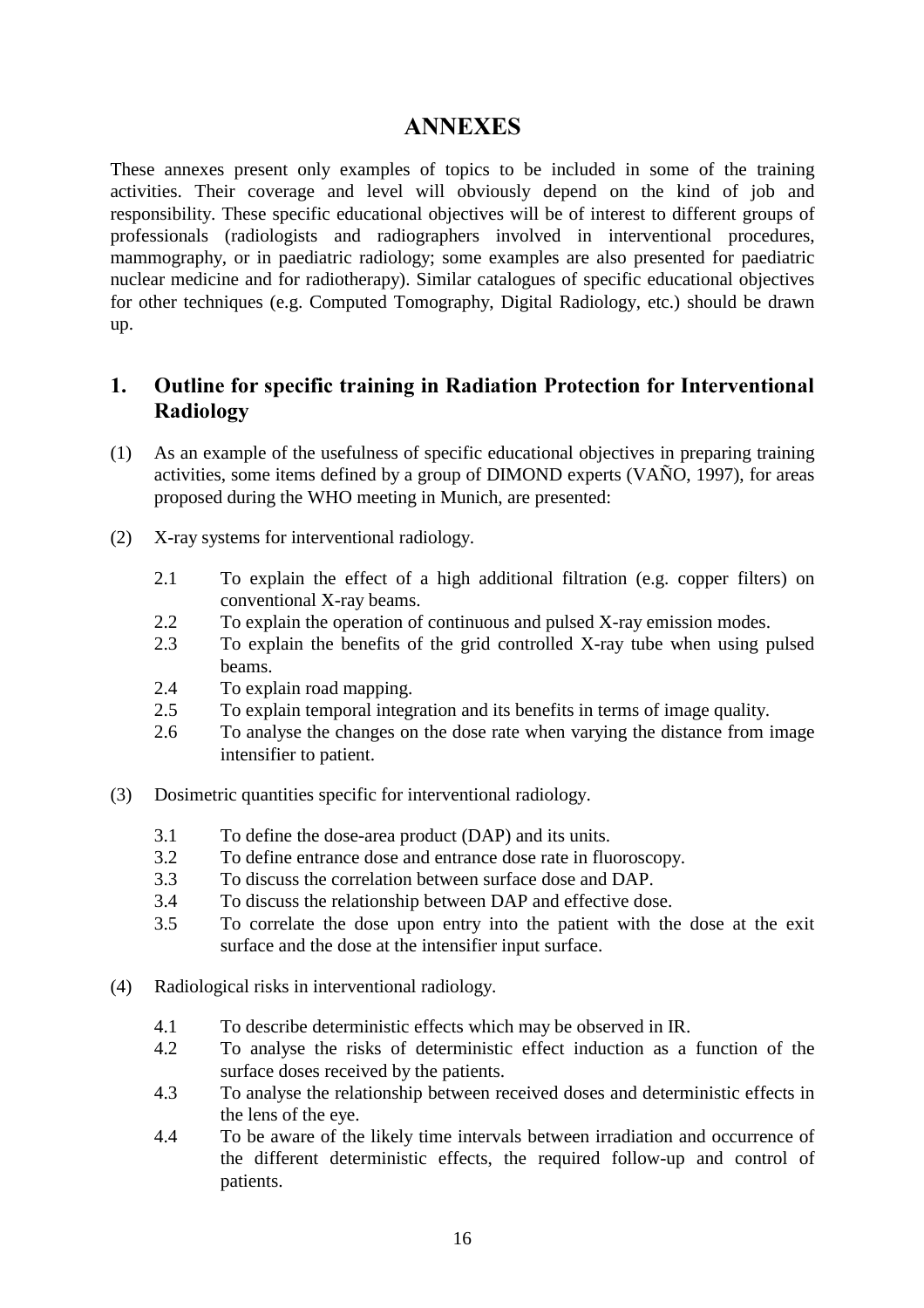- 4.5 To analyse the stochastic risks in interventional procedures and their age dependence.
- (5) Radiological protection of the staff in interventional radiology.
	- 5.1 To comment on the most important factors which influence staff doses in IR laboratories.
	- 5.2 To analyse the influence of the X-ray C-arm positioning on occupational doses.
	- 5.3 To analyse the effects of using different fluoroscopy modes on occupational doses.
	- 5.4 To analyse the effects of using personal protection (e.g. leaded aprons, gloves, eyeglasses, thyroid protectors, etc.).
	- 5.5 To analyse the benefits and drawbacks of using articulated screens suspended from the ceiling.
	- 5.6 To understand the importance of the suitable location of personal dosimeters.
- (6) Radiological protection of patients in interventional radiology.
	- 6.1 To analyse the correlation between fluoroscopy time and number of images taken in a procedure and dose received by patients.
	- 6.2 To discuss the effects of the focus to skin distance and patient image intensifier input distance.
	- 6.3 To analyse the dose reductions attainable by modifying the image rate in cine or in digital acquisition.
	- 6.4 To give typical examples of patient entrance dose value per image in different procedures.
	- 6.5 To analyse the effect of using different magnifications in the patient dose.
	- 6.6 To discuss the parameters which should be recorded in the patient history regarding (or with reference to data on) the doses received.
- (7) Quality assurance (QA) in interventional radiology.
	- 7.1 To discuss the difference between parameters that usually do not downgrade with time and those which could require periodical control.
	- 7.2 To discuss the importance of establishing simple criteria to compare doses at the patient or intensifier entrance in different situations.
	- 7.3 To note the importance in QA programs of the periodical control of patient dose and its comparison with reference dose levels.
- (8) Local and international rules for interventional radiology.
	- 8.1 To discuss the different national regulations which apply in IR installations.
	- 8.2 To describe the international recommendations for IR (WHO, IAEA, ICRP, EC, etc.).
	- 8.3 To provide information on the international recommendations concerning the limitation of high-dose modes.
- (9) Procedure optimisation in interventional radiology.
	- 9.1 To note the importance of optimisation in IR radiation procedures.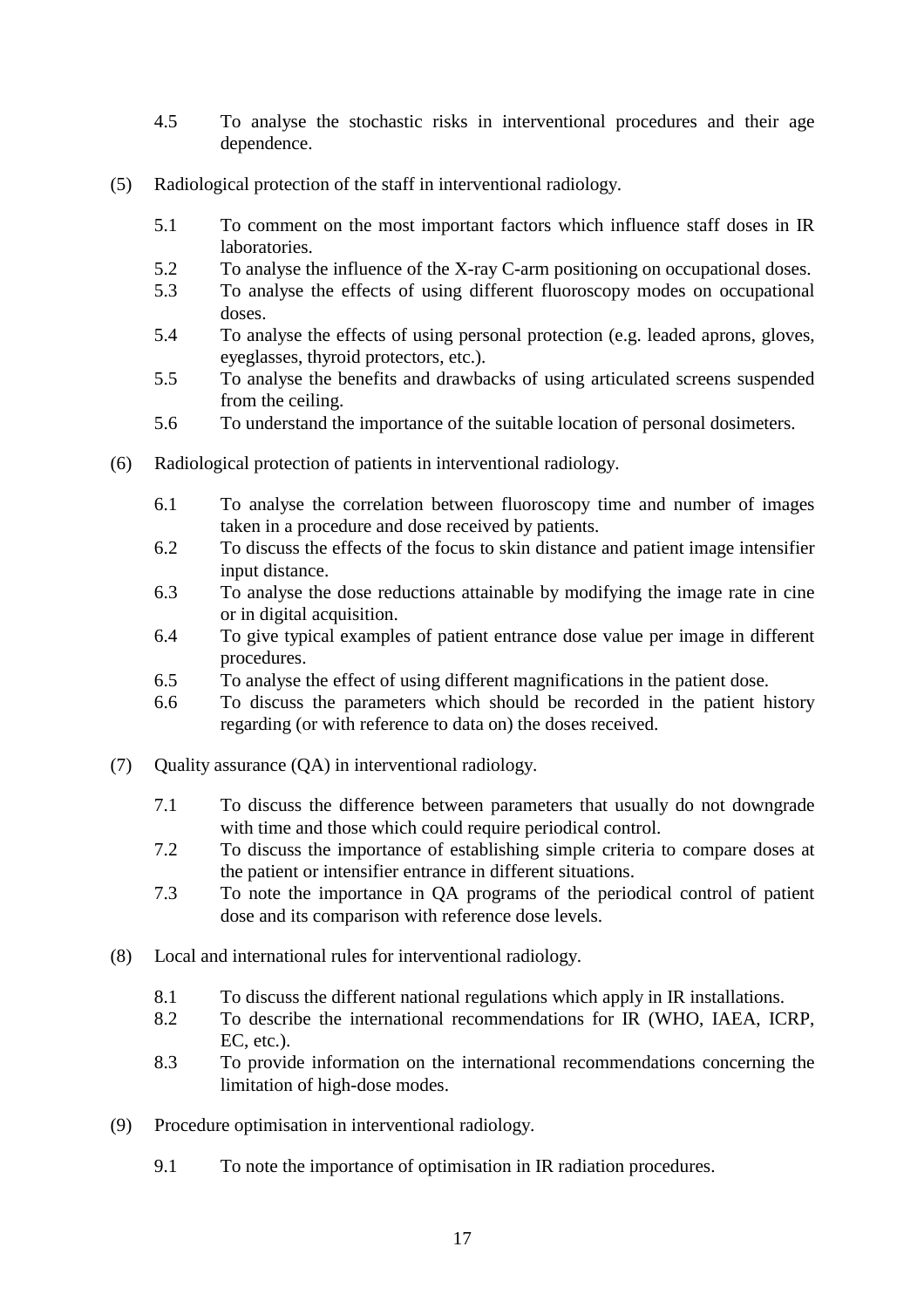- 9.2 To discuss the importance of reference levels related to the patient dose at local, national and international levels.
- 9.3 To analyse the importance of periodical patient dose control in each room.
- 9.4 To discuss the possibility of using different C-arm orientations during long procedures in which the threshold for deterministic effects may be attained.
- 9.5 To analyse the importance of recording the dose imparted to every patient.

## 2. Outline of specific educational objectives for mammography

- (1) X-ray and image systems for mammography.
	- 1.1 To discuss the effect of the generator in the quality and intensity of the X-ray beam (power, wave form, etc.).
	- 1.2 To analyse the importance of the generator power in exposure times.
	- 1.3 To describe the several focus sizes for the same X-ray tube and the differences between the power associated with each of them.
	- 1.4 To discuss the focus size to be employed with the conventional and magnification techniques.
	- 1.5 To discuss the X-ray beam characteristics employed in mammography.
	- 1.6 To discuss the effect of the anode type on the quality and intensity of the X-ray beam.
	- 1.7 To discuss the effect of the filter type on the quality and intensity of the X-ray beam.
	- 1.8 To describe the different anode/filter combinations that are available in modern X-ray mammography units.
	- 1.9 To explain the employment of different anode/filter combinations depending on breast features.
	- 1.10 To describe the most important grid parameters (grid ratio, number of grid lines/cm, interspace material and focus distance).
	- 1.11 To discuss the use of the grid and its dependence on breast size and breast composition.
	- 1.12 To describe the basic elements and performance of automatic exposure control (AEC).
	- 1.13 To discuss the AEC sensor position with regard to breast size.
	- 1.14 To analyse the most important problems related to the routine use of AEC.
	- 1.15 To discuss the effect of breast compression on X-ray beam attenuation.
	- 1.16 To describe the film parameters (base+fog, speed, contrast, average gradient and latitude).
- (2) Dosimetric quantities specific for mammography.
	- 2.1 To define the entrance surface air-kerma (ESAK).
	- 2.2 To define backscatter and the backscatter factor.
	- 2.3 To define the entrance surface dose (ESD).
	- 2.4 To define the average glandular dose (AGD).
	- 2.5 To establish the relation between ESAK and AGD.
	- 2.6 To describe the breast features that affect the ESAK-AGD relationship.
	- 2.7 To describe the X-ray beam parameters that affect the ESAK-AGD relationship.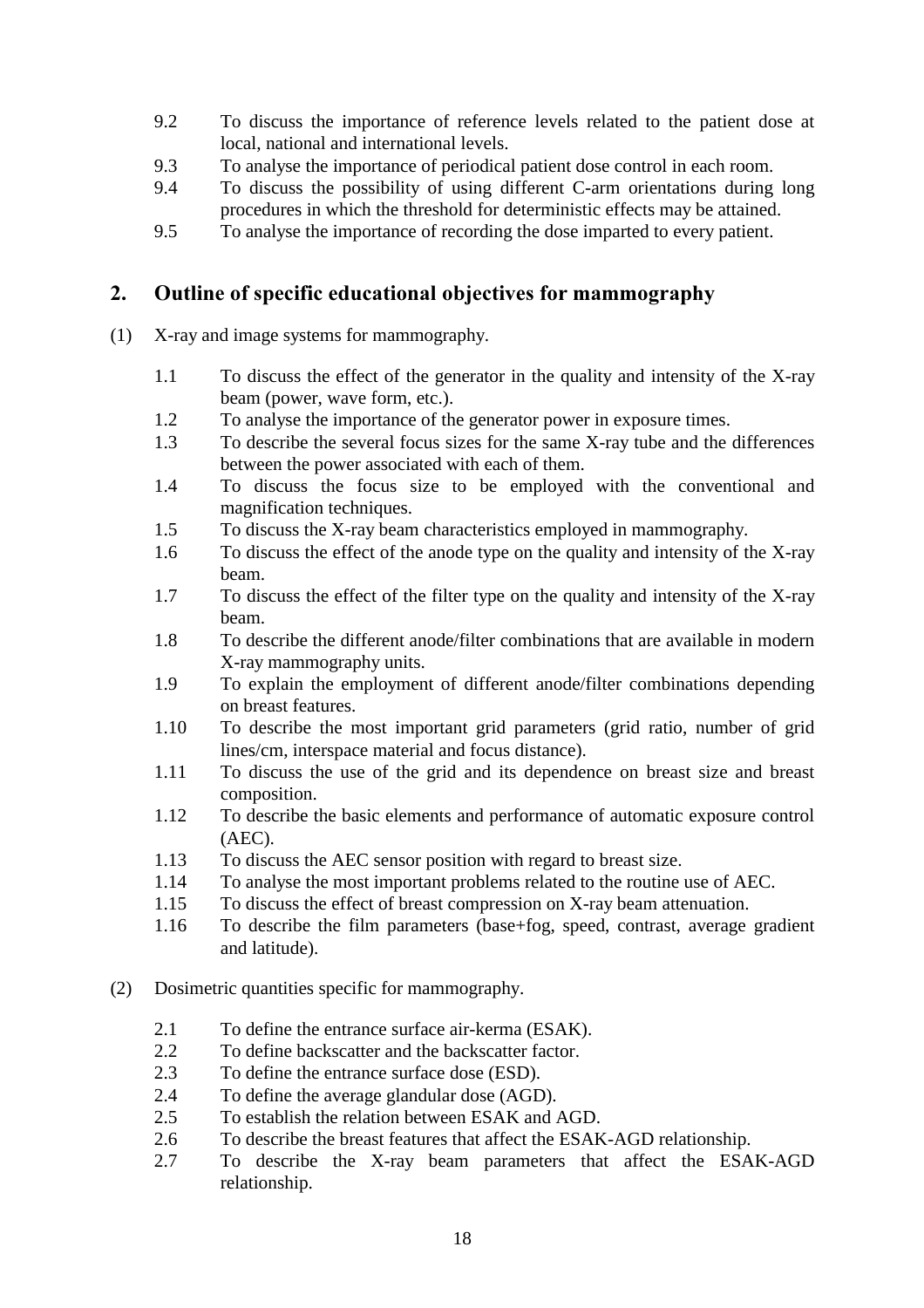- 2.8 To explain the methods for estimating the ESAK and AGD values.
- (3) Radiobiology: risks in mammography.
	- 3.1 To describe the increment in the stochastic effects as a function of the AGD.
	- 3.2 To discuss the factors proposed by the ICRP-60 for stochastic effects in the breast (fatal and curable cancers).
	- 3.3 To discuss the increment in organ dose with breast size and breast composition.
- (4) Radiological protection of staff in mammography.
	- 4.1 To comment on the most important factors that influence staff doses in mammography installations.
	- 4.2 To analyse some typical values of occupational dose for mammography installations with and without protection screen.
	- 4.3 To correlate the occupational dose values with workload.
- (5) Radiological protection of patients in mammography.
	- 5.1 To analyse the effect of mammography equipment (generator, FFD, anode/filter combination, dose rate, etc.) on the dose to the patient.
	- 5.2 To analyse the effect of the radiological technique (kV, grid, type of view, optical density of the film, exposure time, etc.) on the dose received by the patient.
	- 5.3 To discuss the effect of breast compression on dose values.
	- 5.4 To discuss the influence of the film-screen combination on dose values.
	- 5.5 To discuss the influence of developer temperature and extended processing time on dose values.
	- 5.6 To analyse the typical ESAK and AGD values for an average breast.
	- 5.7 To analyse the reference values for the ESAK and AGD.
	- 5.8 To discuss the potential dose reduction to be obtained with digital mammography.
- (6) Image Quality in mammography.
	- 6.1 To discuss the more relevant features of a mammography image by comparing with the radiological images from other types of examination.
	- 6.2 To discuss the effect of the X-ray equipment characteristics (generator, FFD, anode/filter combination, focus size, etc.) on the quality of the mammography image.
	- 6.3 To point out the importance of "low exposure times".
	- 6.4 To analyse the effect of the radiological technique (kV, grid, type of view, optical density of the film, compression, patient positioning etc.) on image quality.
	- 6.5 To discuss the influence of the film parameters (contrast, average gradient, latitude) on image quality.
	- 6.6 To discuss the influence of developer temperature and extended processing time on image quality.
	- 6.7 To describe the several methods for evaluating image quality.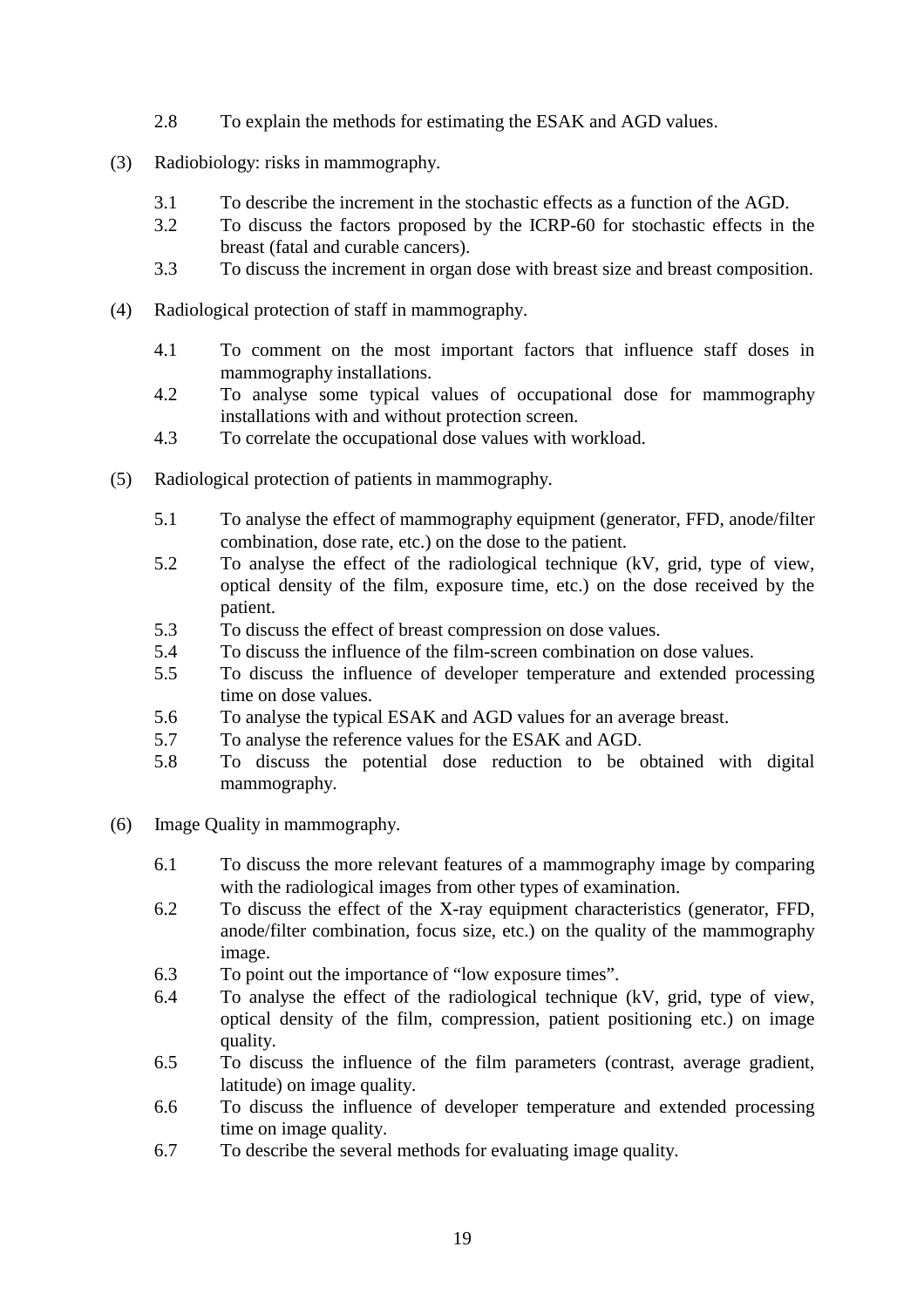- 6.8 To discuss the limiting values proposed for the parameters associated with image quality.
- 6.9 To point out the image quality criteria for clinical mammography images.
- 6.10 To discuss the potential improvement in image quality to be obtained with digital mammography.
- (7) Quality assurance in mammography.
	- 7.1 To discuss the difference between parameters that usually do not downgrade with the passing of time and those which could do and require periodical control.
	- 7.2 To discuss the additional QA requirements for mammography screening.
	- 7.3 To analyse the importance of periodic control of all components of the X-ray equipment.
	- 7.4 To analyse the importance of periodic control of the processor.<br>7.5 To analyse the importance of periodic control of the film/screen
	- To analyse the importance of periodic control of the film/screen system.
	- 7.6 To analyse the importance of periodic control of the viewing box.
	- 7.7 To note the importance in QA programmes of the periodical control of patient dose and its comparison with reference dose values.
	- 7.8 To analyse the importance of periodical image quality control.
	- 7.9 To analyse the importance of the periodical evaluation of image quality based on clinical criteria.
- (8) Local and international rules and recommendations concerning mammography.
	- 8.1 To discuss the national and European recommendations which apply in mammography installations.
	- 8.2 To discuss some examples of accreditation programmes for mammography.
	- 8.3 To analyse the content of the guidelines published by the EC which apply to mammography.
- (9) Procedure optimisation in mammography.
	- 9.1 To note the importance of optimisation in mammography.
	- 9.2 To discuss the importance of using the reference dose values at the local, national and international levels.
	- 9.3 To analyse the importance of recording periodically the dose values and radiographic techniques.
	- 9.4 To point out the need for frequently reviewing the tolerances or limiting values proposed in the quality control protocols.

## 3. Outline of specific educational objectives for paediatric radiology

- (1) General, equipment and installation considerations.
	- 1.1 To justify the requirements concerning the power of the generator and its relationship with the need for short exposure times (3 milliseconds).
	- 1.2 To explain the convenience of high frequency generators in relation to the accuracy and reproducibility of exposures in paediatrics.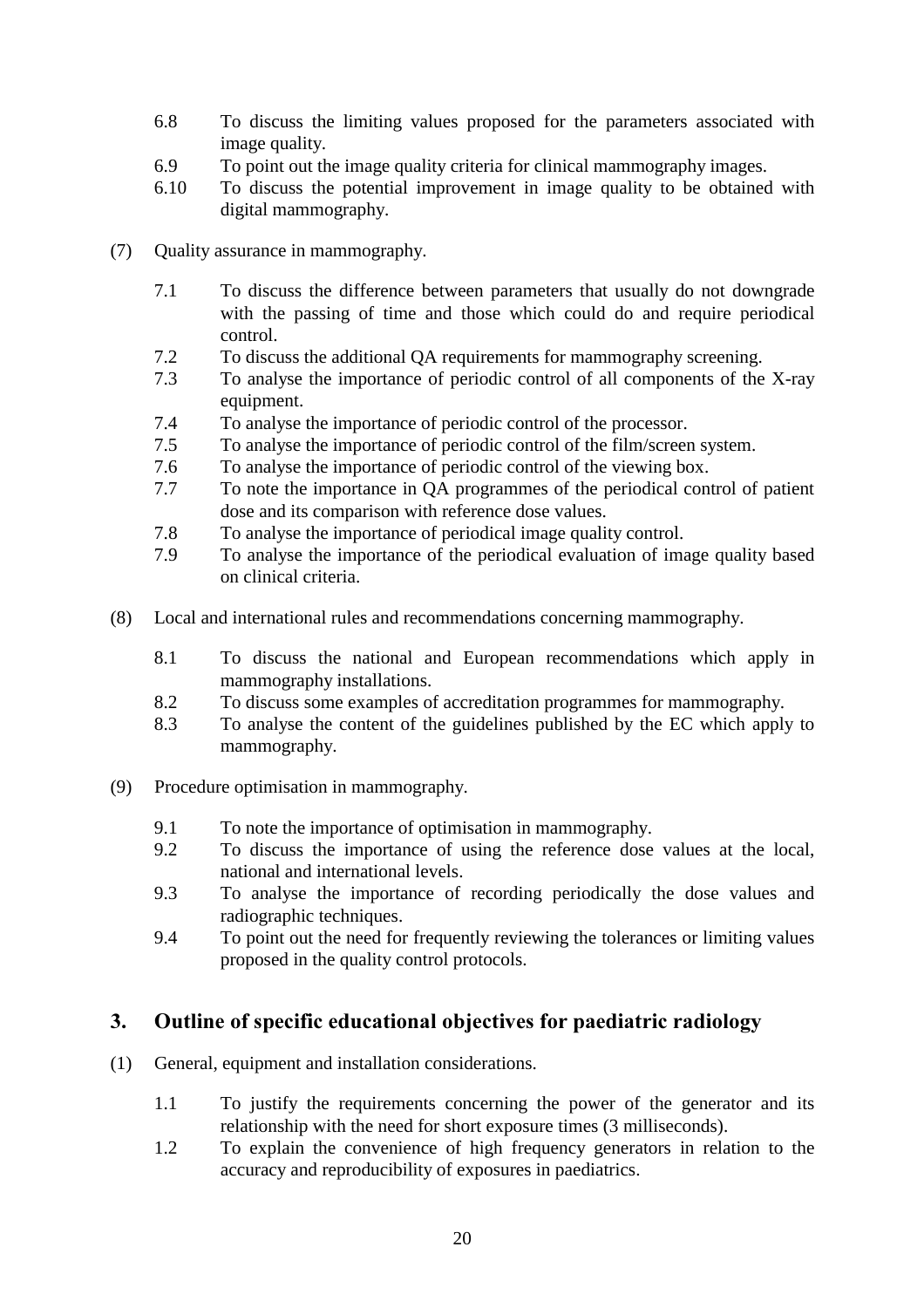- 1.3 To discuss the advantages and limitations of automatic exposure control devices in paediatrics.
- 1.4 To justify the specific technical requirements of the automatic exposure control devices for paediatrics.
- 1.5 To explain that careful manual selection of exposure factors usually results in lower doses.
- 1.6 To explain the design aspects to be considered in paediatric X-ray rooms for improving the child's cooperation (control panel with easy patient visibility and contact, etc.).
- 1.7 To discuss the advantages and limitations of fast film-screen combinations.
- 1.8 To discuss the advantages of using low-absorbing materials in cassettes, tables, etc.
- 1.9 To analyse the limited improvement in image quality when using the antiscatter grid in paediatrics and the increase in patient dose.
- 1.10 To analyse the specific technical requirements of antiscatter grids for paediatrics.
- 1.11 To explain how the antiscatter grid should be removable in paediatric equipment, particularly fluoroscopic systems.
- 1.12 To explain the convenience of using image intensifiers with high conversion factors for reducing patient dose in fluoroscopic systems.
- 1.13 To justify the convenience of specific kV-mA dose rate curves for automatic brightness control in fluoroscopic systems used for paediatrics.
- 1.14 To explain that it is preferable not to use the ABC unless there is an automatic cut-off device.
- 1.15 To discuss the importance of using specific technical radiographic parameters for CT examinations in paediatrics (lower mAs than for adults, and lower kV in some cases).
- 1.16 To analyse the special problems with the use of mobile X-ray units in paediatrics.
- 1.17 To explain the advantages and disadvantages of under-couch and over-couch fluoroscopy units for paediatrics.
- 1.18 To discuss the advantages and role of pulsed fluoroscopy.
- 1.19 To compare conventional and digital equipment and the role/use of frame-grab technique in digital imaging.
- 1.20 To discuss value of cine playback (digital) and video playback (digital/conventional fluoroscopy) in screening examinations.
- 1.21 To discuss the role of additional tube filtration.
- (2) Reduction of exposure
	- 2.1 To analyse the most frequent causes of repeating films in paediatrics reject analysis, audit and feedback.
	- 2.2 To discuss how immobilisation can reduce the repeating film rate.
	- 2.3 To analyse the different immobilisation devices available for paediatric radiology to make application atraumatic. The role of simple aids such as sticky tape, sponge wedges and sand bags.
	- 2.4 To explain how short exposure times can improve image quality and reduce the number of films repeated.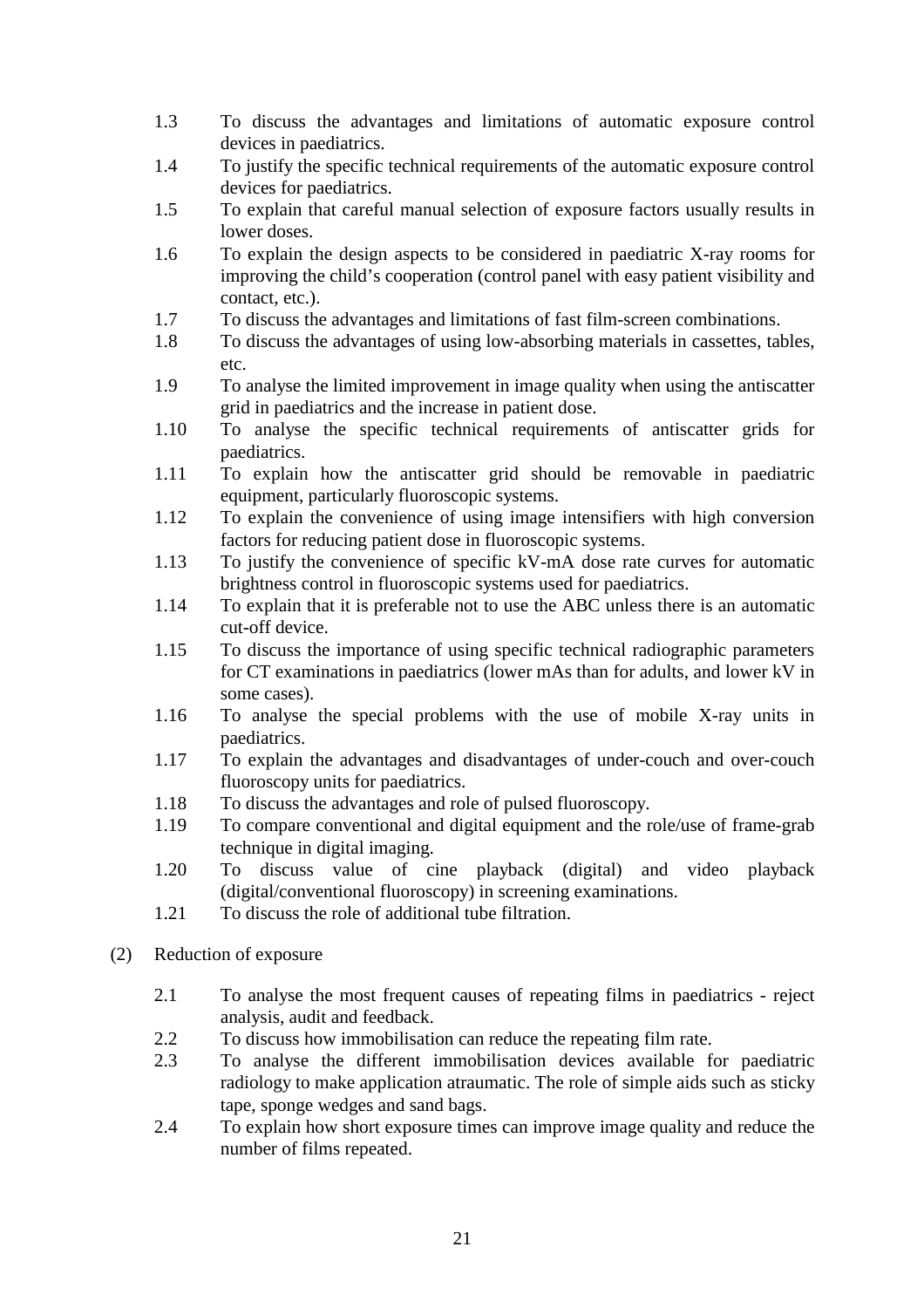- 2.5 To explain the inconvenience of using mobile X-ray units for paediatrics and the difficulty in getting short exposure times.
- 2.6 To explain the importance of having radiographers with specific training in paediatric radiology.
- 2.7 To discuss the importance of gonadal protection in paediatric radiology and value of having various sizes and types.
- 2.8 To analyse the importance of the collimation (in addition to the basic collimation corresponding to the film size) in paediatric patients, particularly window protection for hips and lateral collimation devices for follow-up scoliosis.
- 2.9 To discuss the importance of the correct patient positioning and collimation, particularly for excluding the gonads from the direct beam.
- 2.10 To discuss the importance of establishing whether adolescent girls might be pregnant when abdominal examinations are contemplated.
- 2.11 To discuss use of the 28 and 10 day rule in children over 12 years or younger if relevant.
- 2.12 To discuss the fact that motion is a greater problem in children and could require specific adjustment of radiographic techniques.
- 2.13 To discuss the importance of a proper consultative relationship between the referring physician and the radiologist. Role of agreed protocols and diagnostic pathways.
- 2.14 To discuss some examples of radiological examination of questionable value in children (like some follow-up chest radiographs in simple pneumonia, abdominal radiographs in suspected constipation, etc.).
- 2.15 To explain that the repetition of a radiological examination in paediatrics should always be decided by the radiologist.
- 2.16 To discuss the convenience of using appropriate projections for minimising dose in high risk tissues (PA projections should replace AP where possible for spinal examinations).
- 2.17 To discuss the convenience of having additional filters available to enable them to be easily changed (1 mm Al; 0.1 and 0.2 mm Cu should be available).
- 2.18 To discuss the value of having a dedicated paediatric room or complete sessions dedicated to paediatric radiology. Experienced staff who can obtain the child's confidence and cooperation in a secure and child-friendly environment are of paramount importance in reducing radiation doses in paediatrics.
- 2.19 To discuss the importance of having specific referral criteria, e.g. for head injury where the incidence of injury is low.
- 2.20 To discuss referral criteria for all X-ray examination of children, especially those which may be age-related, e.g. scaphoid not ossified, below age of 6 years, nasal bones cartilaginous below age of 3 years.
- 2.21 To discuss high kV techniques.
- 2.22 To explain the value of using long focus patient distances.
- 2.23 To explain the importance of using the light beam diaphragm to move the patient into position rather than screening during overcouch fluoroscopy procedures.
- 2.24 To discuss the role of audit and quality assurance in maintaining or improving image quality and dose.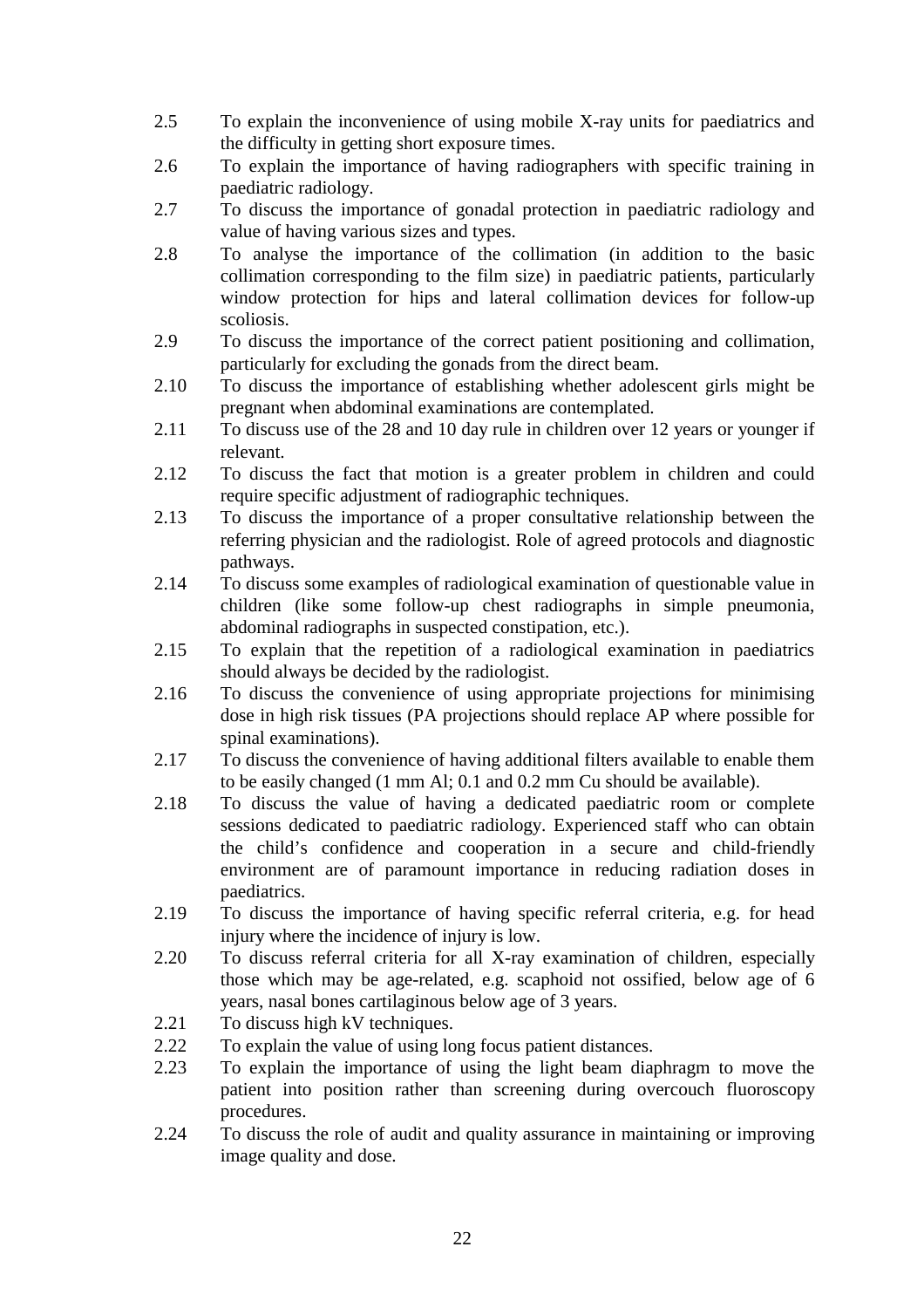- (3) Risk factors
	- 3.1 To discuss the fact that longer life expectancy in children means a greater potential for manifestation of possible harmful effects of radiation.
	- 3.2 To consider that the radiation doses used to examine young children should generally be smaller than those employed in adults.
	- 3.3 To explain that the risk factor for cancer induction in children is between 2 and 3 times higher than for adults, with emphasis on the developing breast and gonads and the more widespread distribution of red bone marrow in the developing skeleton.
	- 3.4 To discuss the risk factor for genetic effects in children.
	- 3.5 To compare the risk factors for radiological examination in children with other common risks like travelling by air or by car.
	- 3.6 To relate with the natural occurrence of congenital abnormalities.
	- 3.7 To relate with the natural incidence of cancer.
- (4) Patient dosimetry. Reference dose values.
	- 4.1 To explain the specific difficulties of measuring patient doses in paediatrics.
	- 4.2 To discuss the dosimetric techniques available for patient dosimetry in paediatrics.
	- 4.3 To discuss how patient dose values are related to patient size.
	- 4.4 To analyse some typical patient reference dose values in paediatrics and their relation with patient size.
	- 4.5 To analyse the reference dose values available for paediatrics.
	- 4.6 To discuss how to use reference dose values in paediatric radiology.
- (5) Protection of personnel and parents
	- 5.1 To analyse the possibility of parents cooperating in the radiological examination of their children and the precautions to be taken.
	- 5.2 To clarify that the parents' exposure in this situation can be considered as a medical exposure but that optimisation criteria must be applied.
	- 5.3 To highlight that the parents or helpers should know exactly what is required of them.
	- 5.4 To explain that pregnant women should not be allowed to help during paediatric examinations.
	- 5.5 To explain the importance of using lead aprons and lead gloves (if the hands are in the direct radiation field) in these situations.
- (6) European guidelines and international recommendations
	- 6.1 To explain the content of the European Guidelines on Quality Criteria for Diagnostic Radiographic Images in Paediatrics.
	- 6.2 To take into account the existence of relevant documents published by the ICRP, NCRP and WHO concerning radiation protection in paediatric radiology.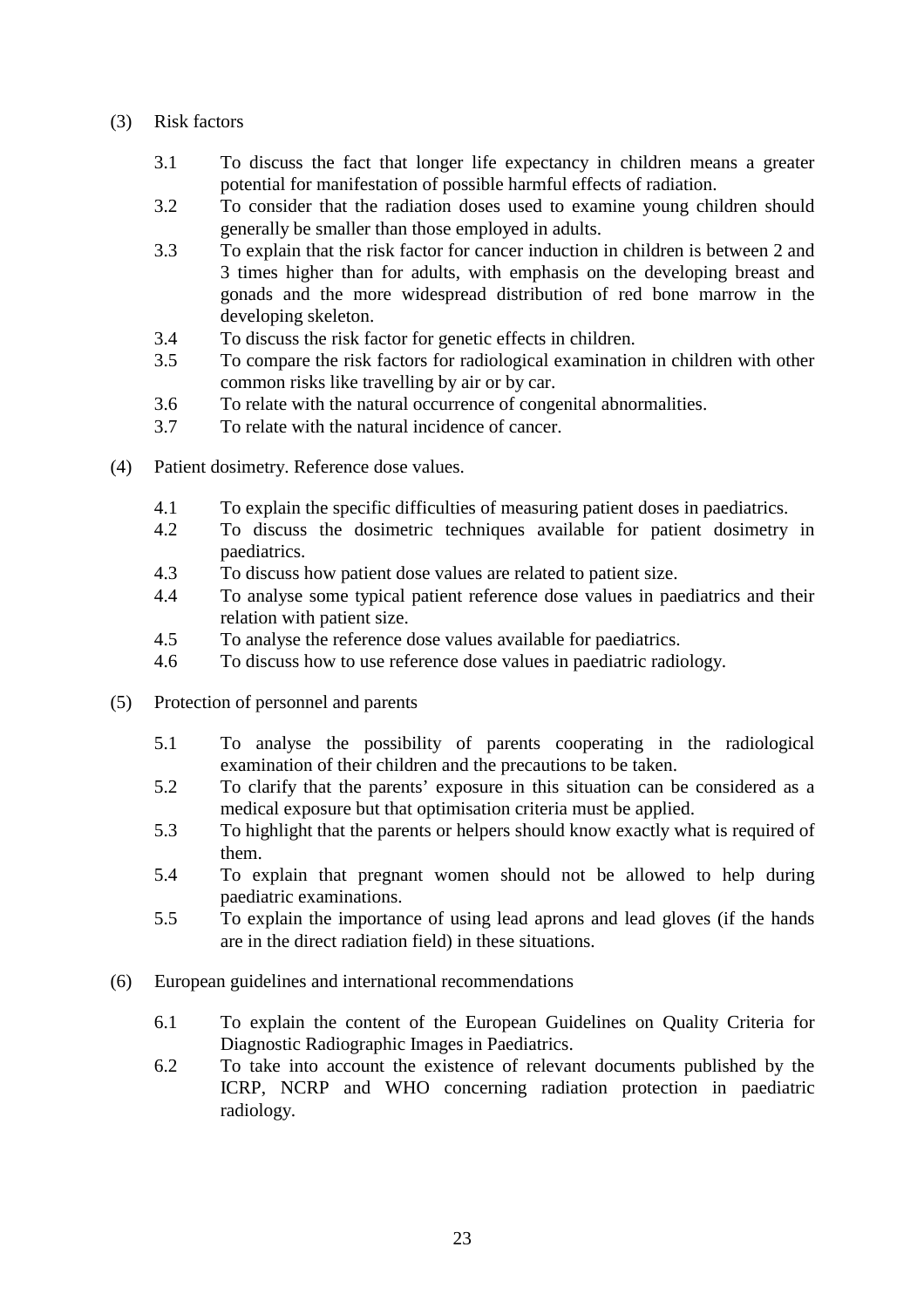## 4. Addendum for paediatric nuclear medicine

Some of the previous objectives could also be of interest for nuclear medicine specialists performing paediatric procedures. Some additional items proposed by the EANM are as follows:

- (1) General considerations
	- 1.1 To explain the importance of having nuclear medicine technologists with specific training in paediatric radiology.
	- 1.2 To discuss the fact that motion is a greater problem in children and could require specific adjustment of nuclear medicine techniques.
	- 1.3 To discuss the importance of a proper consultative relationship between the referring physician and the nuclear medicine specialist.
	- 1.4 To explain that the repetition of a nuclear medicine examination in paediatrics should always be decided by the nuclear medicine specialist.
- (2) Risk factors
	- 2.1 To compare the risk factors for nuclear medicine examinations in children with other common risks like travelling by air or by car.
- (3) Patient dosimetry. Reference dose values.
	- 3.1 To discuss how to use the reference dose values in paediatric nuclear medicine.
- (4) Protection of personnel and parents
	- 4.1 To explain how to deal with radioactivity in body fluids, especially urine.
- (5) Reduction of exposure
	- 5.1 To discuss how to determine the amount of activity to be administered to paediatric patients.
	- 5.2 To discuss how to enhance elimination of radiopharmaceuticals in order to reduce exposure.

## 5. Outline of specific educational objectives for radiotherapy

The practice of radiation oncology (radiotherapy) encompasses the clinical care of patients as well as the technical aspects of radiotherapy. Benefits to patients accruing from radiotherapy depend upon the accurate delivery of high doses to the tumour with doses to normal tissues being kept to a minimum. In addition to these patient-centred aspects of radiation protection in radiotherapy, appropriate measures must also be taken to reduce the amount of radiation to staff and the general public to as low a level as is reasonably attainable.

In order to achieve these aims, a broad basic training is required in all of the disciplines involved in the delivery of ionising radiation. ESTRO has recommendations for core curricula for the disciplines involved, and this outline lists the elements from these curricula which relate specifically to radiation protection.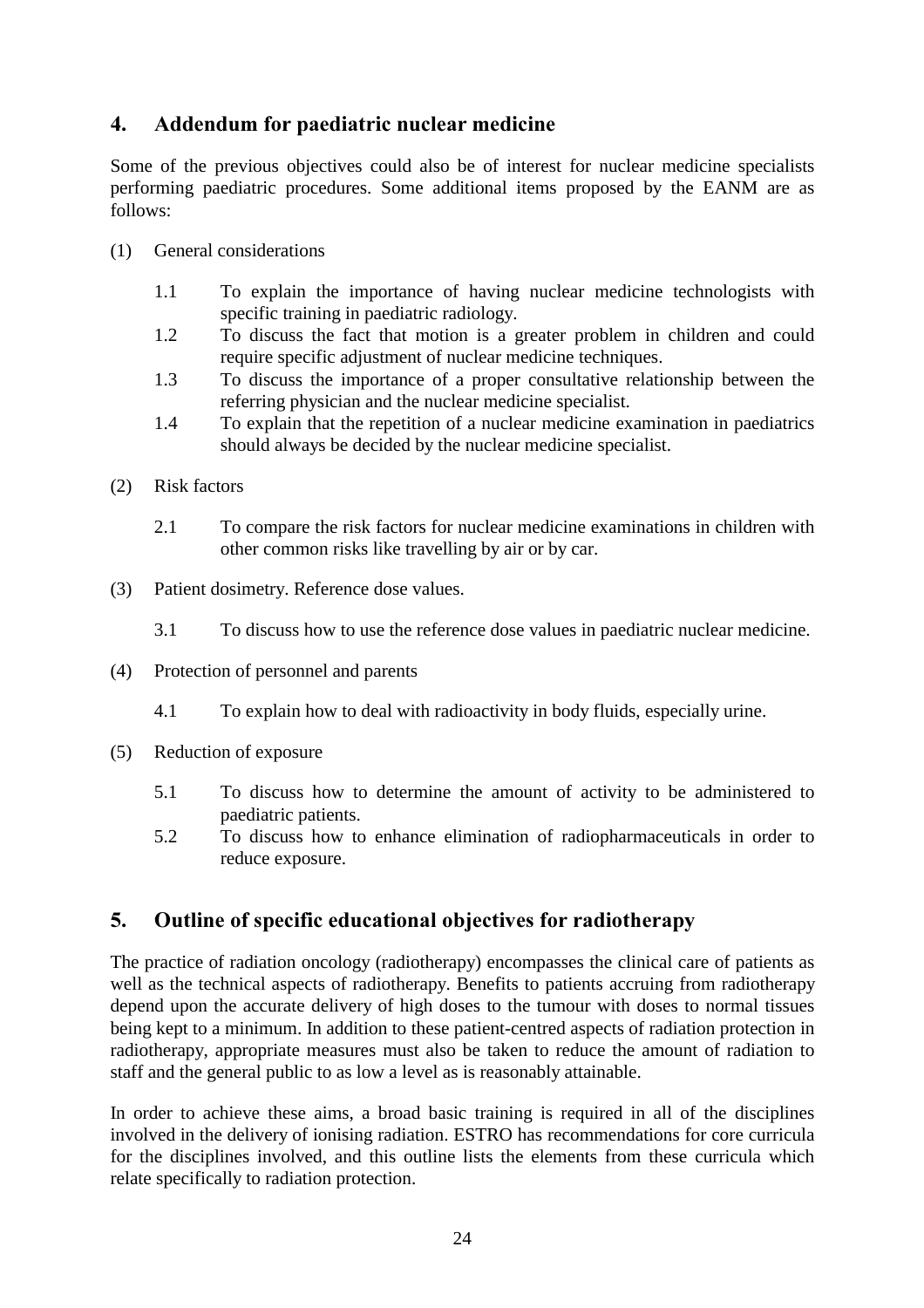It is important to reiterate that the extent of training required will depend upon the existing levels of knowledge and training of different groups of professionals in physics, radiobiology etc., and this may vary across the Member States.

- (1) Radiotherapy equipment safety and accuracy.
	- 1.1 To show that the principles of operation and details of construction of therapy X-ray generators, including treatment head, are designed for safe and accurate delivery of radiation to the target volume with minimal collateral radiation dose.
	- 1.2 To discuss how filtration and factors affecting output of kV X-ray units determine the radiation dose to skin and target volume.
	- 1.3 To discuss how the construction of cobalt-60 units and methods of safety control minimise the risk of radiation accidents.
	- 1.4 To describe the production of MV X-rays in a linear accelerator, and the arrangements for limiting X-ray head leakage.
	- 1.5 To describe kV X-ray applicators, electron applicators, conventional linear accelerator collimators, multi-leaf collimators, the effect of collimators on penumbra size, shielding materials and dose under shielding materials, and the relevance in restricting radiation dose to the target volume.
	- 1.6 To describe equipment controls and interlocks, and select/confirm systems, and their role in hazard control.
	- 1.7 To explain the role of commissioning measurements and quality control checks in determining the accuracy of radiation dose delivered to the patient.
	- 1.8 To discuss the merits of equipment and limitations of use with respect to the optimal and safe delivery of radiation to the patient.
	- 1.9 To discuss the merits of verification in respect of the information needed to ensure accurate and safe delivery of radiation to the treatment volume.
- (2) Dosimetric and geometric quantities for accuracy in radiotherapy
	- 2.1 To discuss the use of percentage depth dose curves, backscatter and peakscatter factors, tissue phantom ratios, tissue standard factors and equivalent squares in determining the radiation dose delivered to a patient.
	- 2.2 To discuss the role of beam geometry, magnification and beam penumbra in determining the extent of the radiation field which treats a patient.
	- 2.3 To explain the definition of field size and its use in ensuring correct coverage of the target volume.
	- 2.4 To explain the variation of depth-dose characteristics with energy and to relate these to the optimum choice of energy in delivering radiation to a patient.
	- 2.5 To explain the general features of isodose charts and their dependence upon FSD and energy with regard to ensuring the adequate and homogeneous irradiation of the target volume.
	- 2.6 To describe the acquisition and use of beam data for radiotherapy treatment planning and to analyse the limitations of the algorithms used.
	- 2.7 To explain calibration protocols and the uncertainties in the calibration process and to relate these to the overall uncertainty of patient radiation dosage.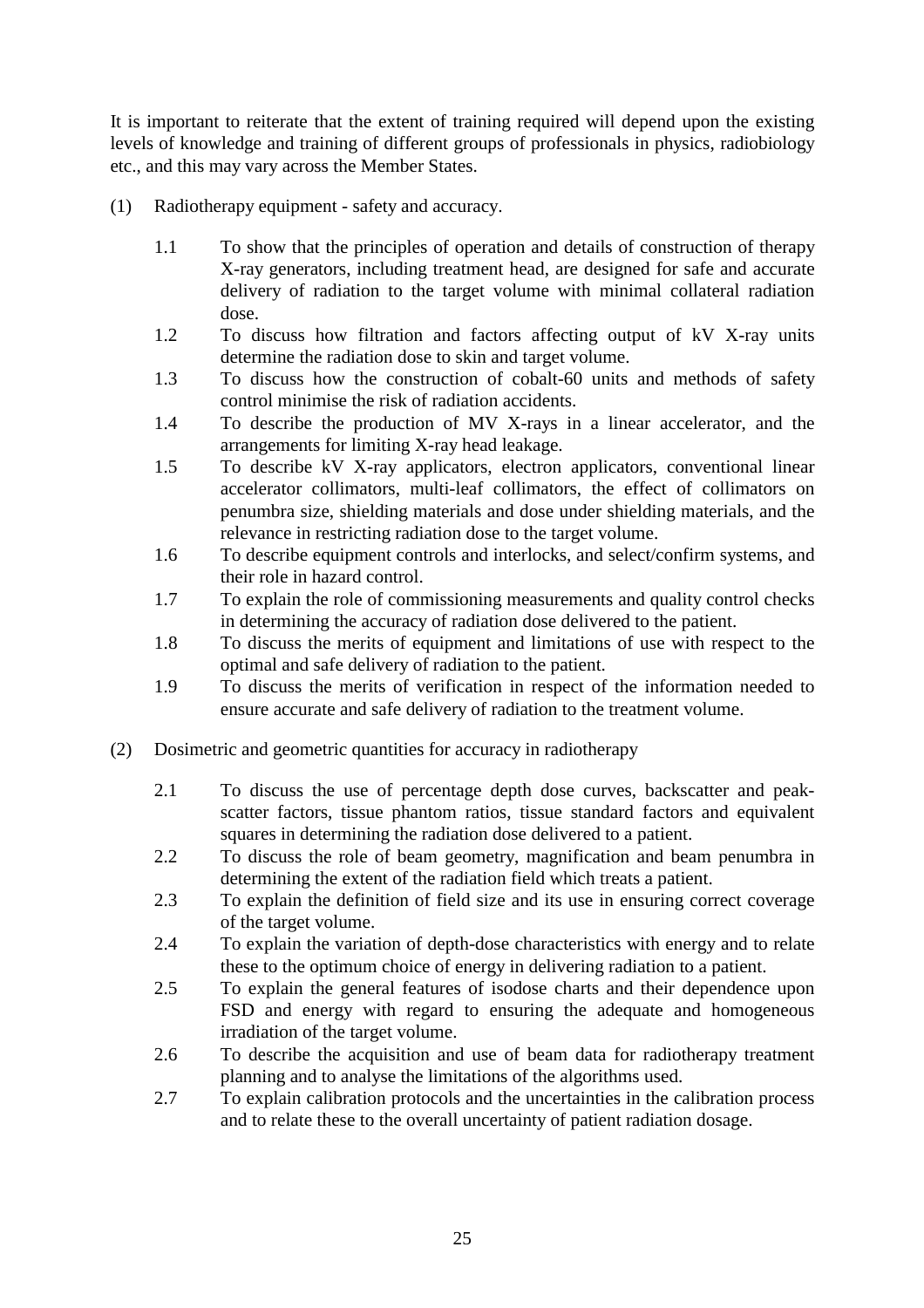- (3) Radiobiology and radiation risks
	- 3.1 To discuss the justification and use of radiotherapy in malignant and benign disease.
	- 3.2 To contrast the use of external beam therapy and brachytherapy in the treatment of disease and to discuss the relative benefits of both modalities to the patient.
	- 3.3 To relate the response to radiation at the molecular and cellular level, including cellular injury and cell survival curves, to the macroscopic response of tissue to radiation.
	- 3.4 To discuss the response of tumours and normal tissue to therapeutic levels of radiation, including dependence on fractionation, dose rate, radiosensitisation, reoxygenation.
	- 3.5 To consider radiation reactions early and late.
	- 3.6 To discuss the role of radiobiological modelling including linear-quadratic model in explaining the effects of radiation injury to tissues.
	- 3.7 To discuss therapeutic ratio and its role in optimising dose delivered to patients.
	- 3.8 To discuss the effects of radiation on the embryo and fetus, leukaemogenesis and carcinogenesis, genetic and somatic hazards for exposed individuals and populations.
	- 3.9 To explain the assessment of the efficacy of radiotherapy and its role in the justification of radiation treatment.
- (4) Radiation treatment planning for optimising delivery of radiation dose
	- 4.1 To describe the delineation of target volumes including ICRU50 and ICRU62. and its role in optimising radiation treatment.
	- 4.2 To contrast fixed-SSD and isocentric radiotherapy, and to discuss the relative benefits of the two methods.
	- 4.3 To describe beam modification including oblique incidence, inhomogeneities, wedges, compensators and interface effects in the context of achieving accurate, homogeneous irradiation of the target volume.
	- 4.4 To discuss the combination of fields to produce homogeneous irradiation of the target volume.
	- 4.5 To discuss how 3-D treatment planning and optimisation can be used to limit the radiation exposure of normal tissues.
	- 4.6 To discuss how the use of conformal radiotherapy can optimise the irradiation of the target volume with respect to normal tissue.
	- 4.7 To explain how treatment verification and in-vivo dosimetry can enhance the accuracy of the dosage and targeting of the radiation field.
	- 4.8 To explain how Intensity Modulated Radiotherapy (IMRT) can be used to limit the radiation dose delivered to vulnerable organs.
	- 4.9 To explain how stereotactic radiotherapy can limit collateral radiation damage.
	- 4.10 To explain the role of Monte Carlo treatment planning in enhancing the accuracy of dose estimation.
	- 4.11 To discuss the role of different imaging modalities in radiotherapy including CT and MRI in enhancing the accuracy of target volume delineation.
	- 4.12 To describe methods of patient alignment and immobilisation and their role in enhancing the geometric accuracy of dose delivery to the patient.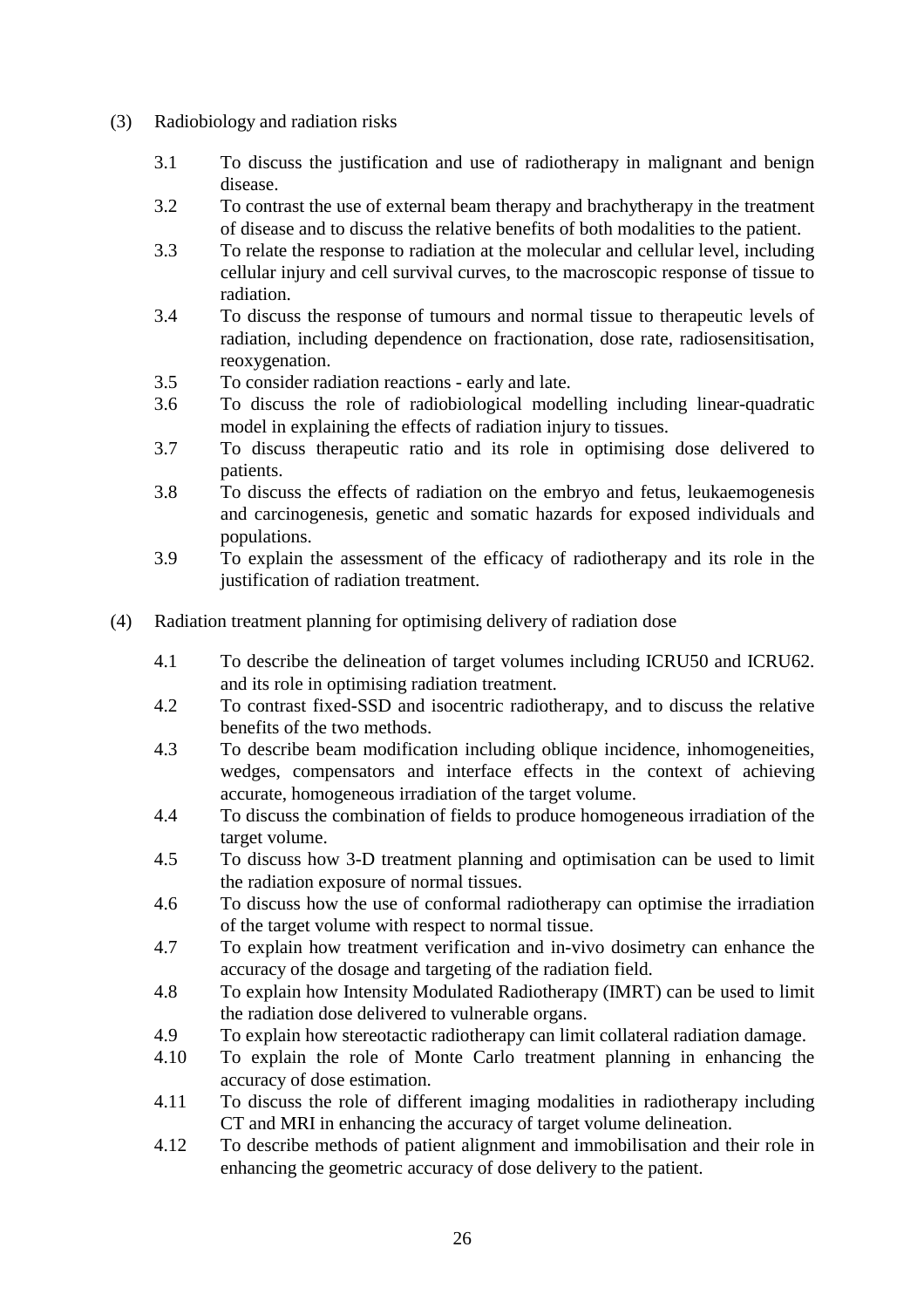- 4.13 To discuss the risks and benefits of special techniques: total-body Irradiation (TBI), intra-operative radiotherapy (IORT) and total-skin electron irradiation (TSEI).
- (5) Optimal and safe use of radionuclides in radiotherapy
	- 5.1 To discuss the types of sources used in radiotherapy and their construction, with regard to their efficacy in irradiating target volumes.
	- 5.2 To relate the specification of source strength to the radiation dose delivered to patients.
	- 5.3 To discuss the hazards of specific sources.
	- 5.4 To discuss the principles of clinical use and the associated radiation hazards.
	- 5.5 To discuss the control and testing of sealed sources in relation to the radiation hazard.
	- 5.6 To discuss afterloading including benefits and hazards.
	- 5.7 To discuss the use of unsealed radionuclides for radiotherapy and radiation protection requirements.
- (6) Radiation hazards in radiotherapy facilities
	- 6.1 To discuss current national legislation.
	- 6.2 To discuss the design of treatment rooms, including primary and secondary barriers and the effects of leakage and scatter radiation.
	- 6.3 To discuss the design of sealed source storage and dispensing facilities.
	- 6.4 To discuss the measurement of radiation around treatment rooms.

## 6. Training modules on radiation safety

These modules, recommended for medical applications of ionising radiation, were agreed in September 1999 at the International Conference on "Radiation protection: What are the future training needs?" organised by the "Institut National des Sciences et Techniques Nucléaires" in Saclay (France). For Medical Physicists, all the modules are recommended. For medical doctors and paramedical personnel, all the modules are recommended apart from 15, 16 and 20.

- 1.1 Basic physics, mathematics and biology for radiation protection.
- 1.2 Radiation sources of exposure.
- 1.3 Interaction of radiation with matter.
- 1.4 Dosimetric quantities and units.
- 1.5 Theory of radiation detection and measurement.
- 1.6 Dosimetric calculations and measurements.
- 1.7 Biological effects of ionising radiation.
- 1.8 External dose assessment.
- 1.9 Internal dose assessment.
- 1.10 The role of International Organisations in radiation protection (not essential).
- 1.11 Conceptual framework of radiation protection.
- 1.12 Occupational radiation protection.
- 1.13 Waste safety.
- 1.14 Physical protection and security of sources.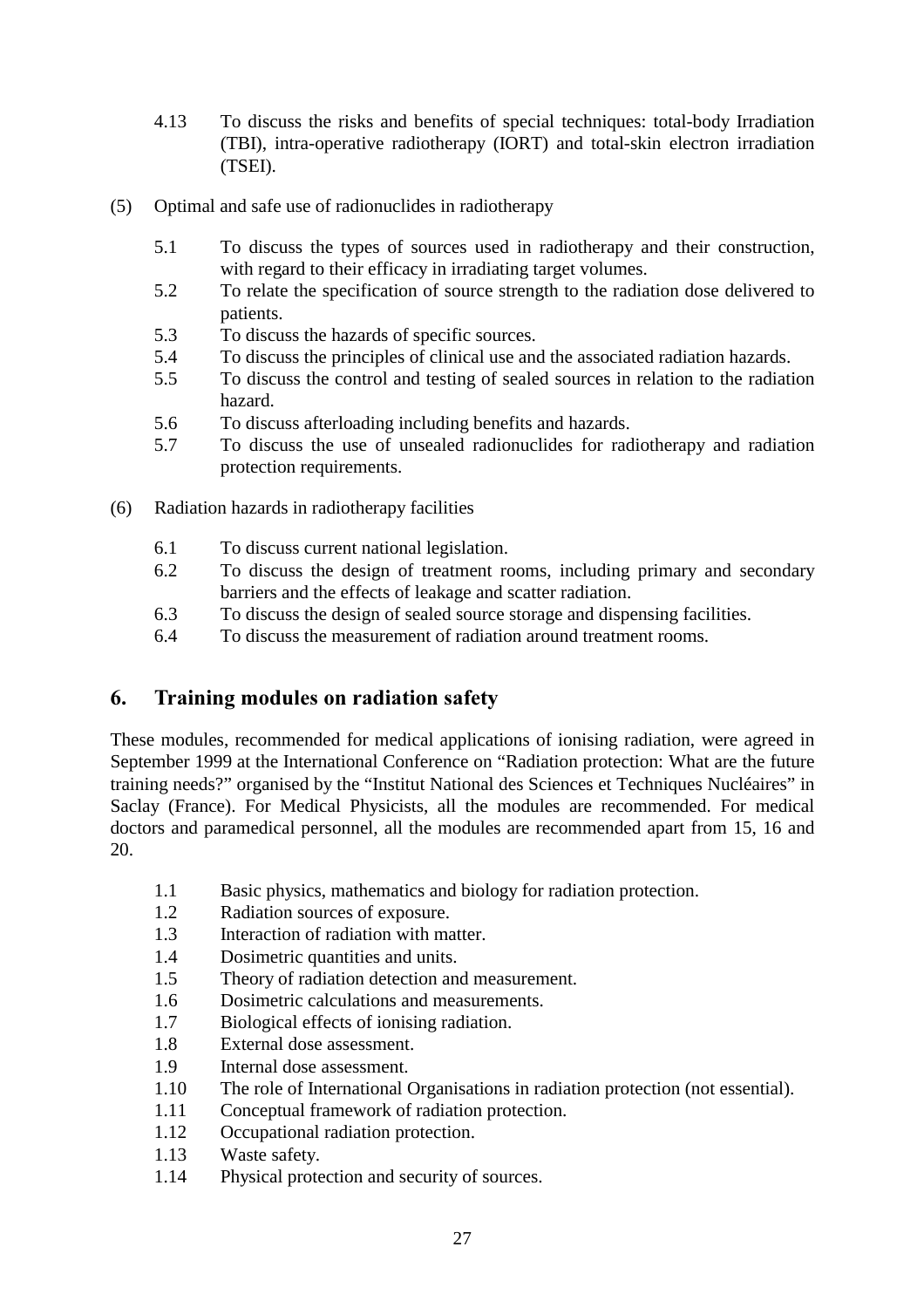- 1.15 Transport of radioactive material.
- 1.16 Public exposure control.
- 1.17 Intervention for protection of the public in chronic and acute exposure situations.
- 1.18 Medical exposures.
- 1.19 Regulatory control.
- 1.20 Communications on nuclear radiation transport and waste safety.
- 1.21 Emergency preparedness and response. Accident analysis.
- 1.22 Safe use of radiation sources in relation to specific practices.

## 7. Council Directive 97/43/EURATOM of 30 June 1997. Extracts of Articles concerning training aspects

Article 7 (covering training) of Council Directive 97/43/EURATOM of 30 June 1997 on health protection of individuals against the dangers of ionising radiation in relation to medical exposure. Official Journal of the European Communities, L 180:22-27; 9.7.97, contains some aspects that might require some clarification and orientation for Member States.

The content of Article 7 is as follows:

1. Member States shall ensure that PRACTITIONERS and INDIVIDUALS MENTIONED in Articles 5(3) and 6(3) have adequate theoretical and practical training for the purpose of radiological practices, as well as relevant competence in radiation protection.

For this purpose Member States shall ensure that appropriate curricula are established and shall recognise the corresponding diplomas, certificates or formal qualifications.

> [Practitioner: a medical doctor, dentist or other health professional, who is entitled to take clinical responsibility for an individual medical exposure in accordance with national requirements.

> 5(3) The practical aspects for the procedure or part of it may be delegated by the holder of the radiological installation or the practitioner, as appropriate, to one or more INDIVIDUALS ENTITLED TO ACT in this respect in a recognised field of specialisation.

> 6(3) In radiotherapeutic practices, a MEDICAL PHYSICS EXPERT shall be closely involved. In standardised therapeutic nuclear medicine practices and in diagnostic nuclear medicine practices, a medical physics expert shall be available. For other radiological practices, a medical physics expert shall be involved, as appropriate, for consultation on optimisation including patient dosimetry and quality assurance including quality control, and also to give advice on matters relating to radiation protection concerning medical exposure, as required.]

2. Individuals undergoing relevant training programmes may participate in practical aspects for the procedures mentioned in Article 5(3).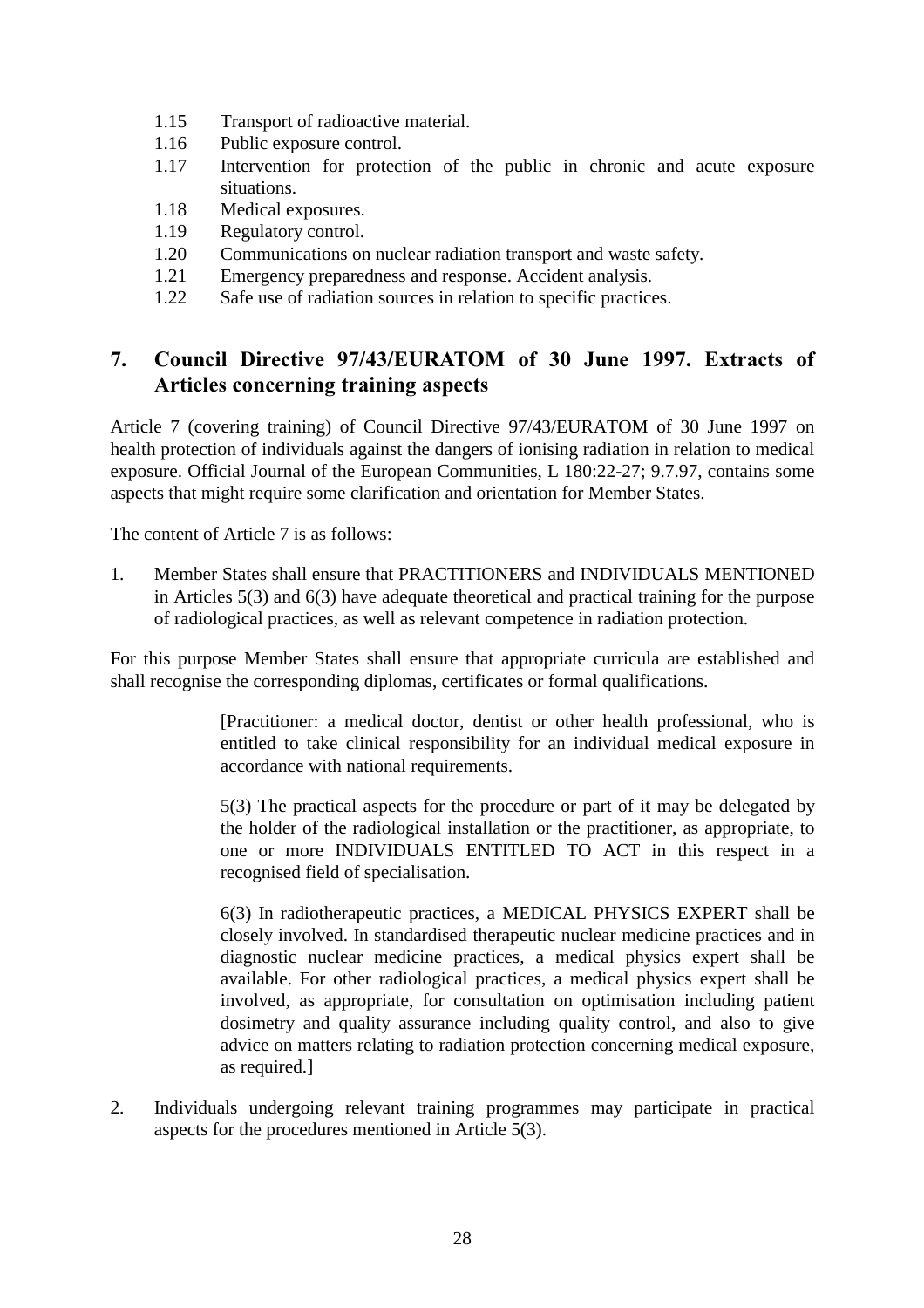- 3. Member States shall ensure that continuing education and training after qualification is provided and, in the special case of the clinical use of new techniques, the organisation of training related to these techniques and the relevant radiation protection requirements.
- 4. Member States shall encourage the introduction of a course on radiation protection in the basic curriculum of medical and dental schools.

Article 9 (Special Practices) also contains some references to training questions:

Article 9(2): Member States shall ensure that practitioners and those individuals referred to in Article 5(3) performing the exposure referred to in the first paragraph [exposure of children, exposure as part of a health screening programme, and exposure involving high doses to patient, such as interventional radiology, computed tomography or radiotherapy], obtain appropriate training on these radiological practices as required by Article 7(1) and 7(2).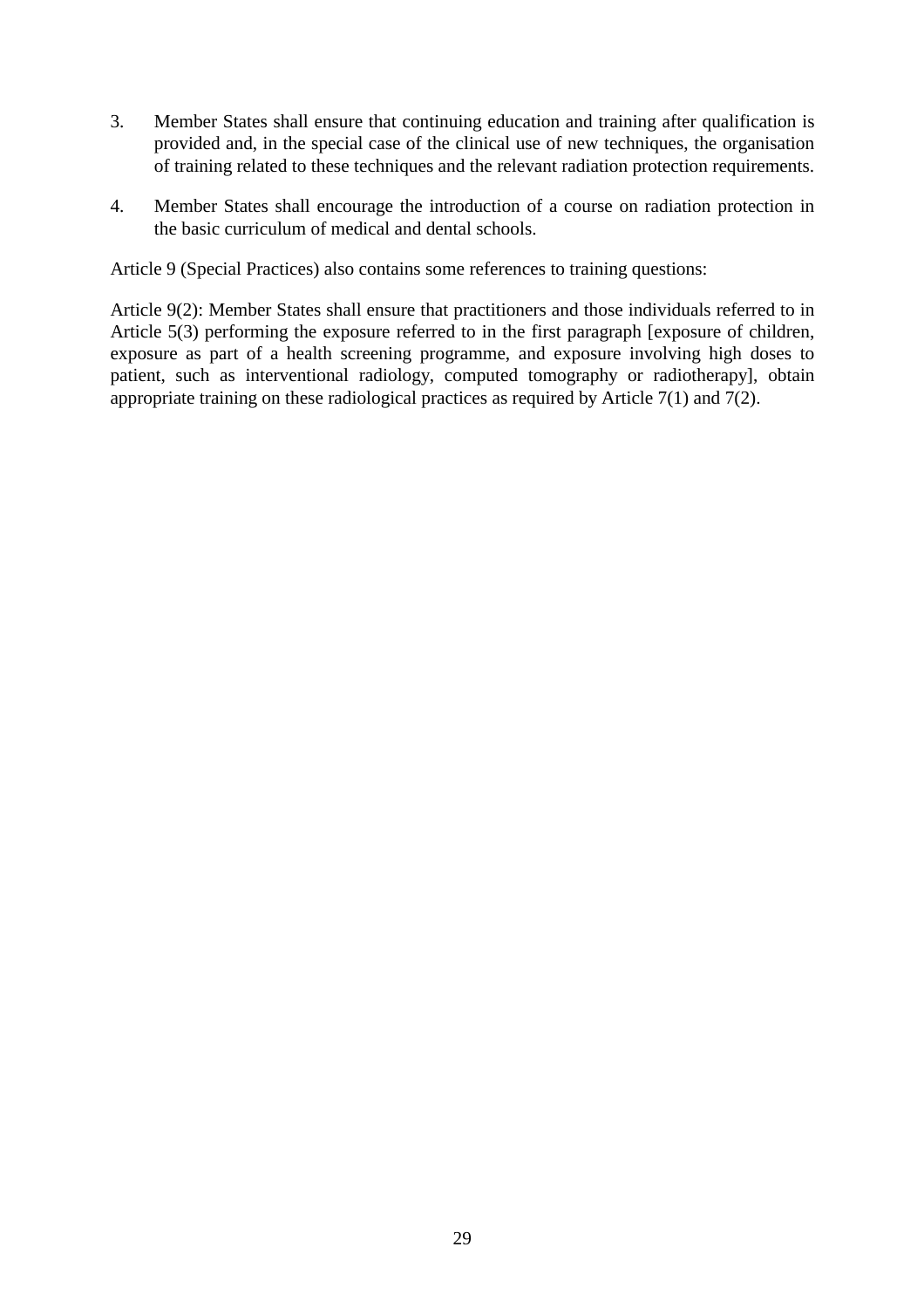#### $ACKNOWLEDGEMENTS$

The working group producing this document (C. Zuur, D. Teunen, E. Vaño, L.K. Harding, C. Back, W. Leitz, E. Marshall-Depompier, G. O'Reilly, P. Smeesters, O. Hjardemaal, A. Farulla, C. Reiners and H.G. Menzel) acknowledge the help and comments of the European Society for Therapeutic Radiology and Oncology (ESTRO, A. Barret), the European Federation of Organisations for Medical Physics (EFOMP, F. Nüsslin), the European Association of Nuclear Medicine (EANM, A. Bischof-Delaloye), the European Association of Radiology (EAR, H. Ringertz), the International Society of Radiographers and Radiological Technologists (ISRRT, A. Hembise), B. Bauer, J.V. Cook, M. Chevalier, K. Faulkner, C. Maccia, P. Moran, V. Neofotistou, R. Padovani, R. Van Loon, B. Wall and H. Zoetelief.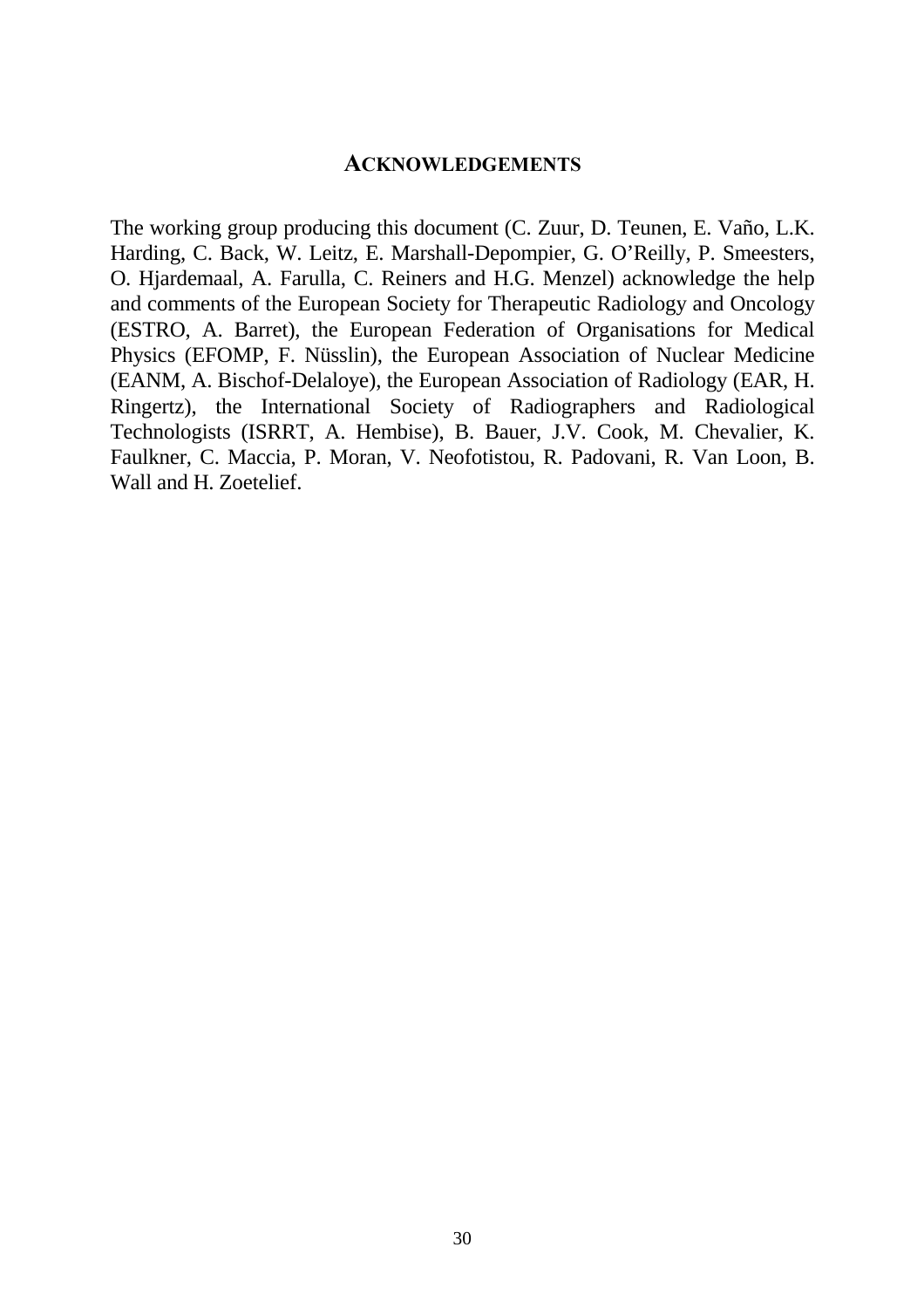| <b>TABLE 1</b>                                                    |              |                        |                        |                        |              |              |               |              |           |
|-------------------------------------------------------------------|--------------|------------------------|------------------------|------------------------|--------------|--------------|---------------|--------------|-----------|
| <b>TRAINING AREA</b>                                              |              | <b>RT</b><br><b>MD</b> | <b>NM</b><br><b>MD</b> | <b>CD</b><br><b>MD</b> | DT           | <b>MD</b>    | <b>RD</b>     | <b>NU</b>    | ME        |
| Atomic structure, production and<br>interaction of radiation      |              | h                      | h                      |                        | I            |              | m             | I            | m         |
| Nuclear structure and radioactivity                               |              | h                      | h                      |                        | --           | --           | m             | ı            | m         |
| Radiological quantities and units                                 |              | h                      | h                      | m                      | I            |              | m             | I            | m         |
| Physical characteristics of the X-ray or<br>therapy machines      |              | h                      | L                      | m                      | $\mathbf{I}$ | m            | m             | I            | h         |
| Fundamentals of radiation detection                               |              | m                      | h                      |                        |              |              | m             | ı            | h         |
| Fundamentals of radiobiology. Biological<br>effects of radiation. |              | h                      | h                      | m                      |              | m            | m             | I            |           |
| Radiation protection. General principles                          |              | h                      | h                      | h                      | m            | m            | h             | I            | m         |
| Operational radiological protection                               |              | h                      | h                      | h                      | m            | m            | h             | m            | m         |
| Particular patient RP aspects                                     |              | h                      | h                      | h                      | m            | h            | h             | m            | m         |
| Particular staff RP aspects                                       |              | h                      | h                      | h                      | m            | h            | h             | m            | m         |
| Quality control and quality assurance                             |              | h                      | h                      | m                      | I            | $\mathsf{I}$ | m             | I            | h         |
| National and European regulations and<br>standards                |              | m                      | m                      | m                      | m            | m            | m             | ı            | h         |
|                                                                   |              |                        |                        |                        |              |              |               |              |           |
| Suggested number of training hours                                | $30 -$<br>50 | 40-<br>60              | $30 -$<br>50           | $20 -$<br>30           | $10 -$<br>15 | $15 -$<br>20 | $40 -$<br>100 | $10 -$<br>15 | 40-<br>60 |

| DR/MD | $=$ Diagnostic Radiology Specialists (Medical Doctors)                                                      |
|-------|-------------------------------------------------------------------------------------------------------------|
| RT/MD | $=$ Radiotherapy Specialists (Medical Doctors)                                                              |
| NM/MD | = Nuclear Medicine Specialists (Medical Doctors)                                                            |
|       | One additional training area on Radiopharmaceuticals: Handling, quality control and detection should        |
|       | also be considered (h level).                                                                               |
| CD/MD | $=$ Interventional Cardiology Specialists (Medical Doctors)                                                 |
| DT    | $=$ Dentists                                                                                                |
| MD    | $=$ Other Medical Doctors using X-ray systems                                                               |
| RD.   | $=$ Radiographers                                                                                           |
|       | The term "radiographer" is understood to include radiographer, medical radiological technologist,           |
|       | radiation therapy technologist or nuclear medicine technologist.                                            |
|       | Some specific training depending of the kind of job will be needed.                                         |
|       | The EANM suggest 30-50 h for nuclear medicine technologists and one additional training area on             |
|       | Radiopharmaceuticals: Handling, quality control and detection (h level).                                    |
| NU    | $=$ Nurses                                                                                                  |
|       | Some specific training will be needed in Nuclear Medicine and Radiotherapy                                  |
| ME    | $=$ Maintenance Engineers                                                                                   |
|       | Other groups of practitioners not included in the table should adapt their training in a similar framework. |

Level of knowledge:

|   | $=$ Low level of knowledge    |
|---|-------------------------------|
| m | $=$ Medium level of knowledge |
| h | $=$ High level of knowledge   |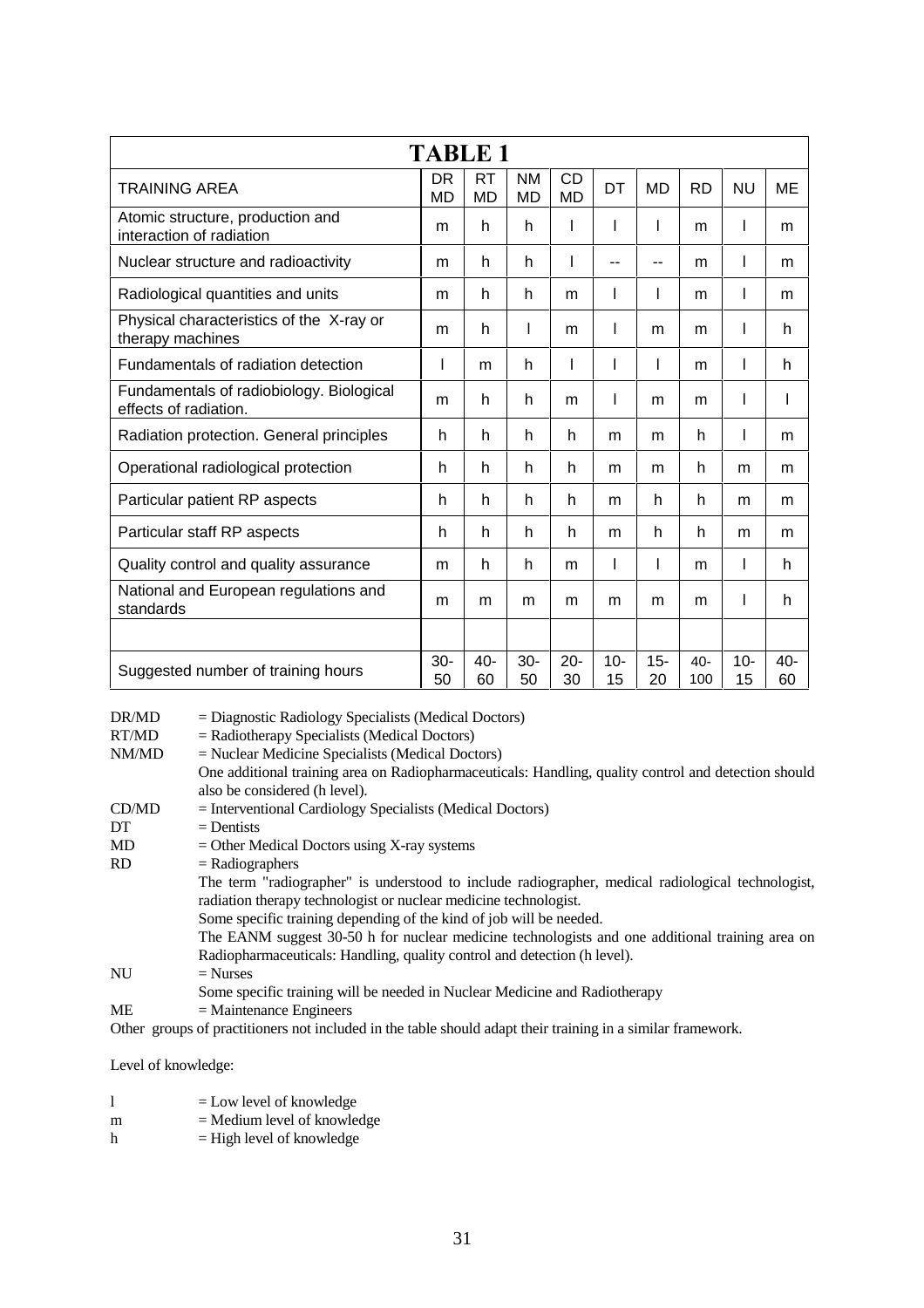#### REFERENCES

#### AAPM, 1999

A guide to the teaching of clinical radiological physics to residents in diagnostic and therapeutic radiology. AAPM report No. 64. January 1999.

#### ACR, 1997

ACR Standard for continuing medical education. Revised 1996. ACR Standards, 1997.

#### BAUML, 1997

Bäuml A, Bauer B, Bernhardt JH, Stieve FE, Veit R, Zeitlberger I, editors. Efficacy and Radiation Safety in Interventional Radiology: BfS-ISH-178/97. Proceedings of the 1995 Joint WHO/ISH Workshop on Efficacy and Radiation Safety in Interventional Radiology; October 9-13; Munich-Neuherberg. Salzgitter, Germany: Bundesamt für Strahlenschutz, 1997.

#### COOK, 1998

Cook JV, Shah K, Pablot S, Kyriou J, Pettet A, Fitzgerald M. Guidelines of best practice in the X-ray imaging of children. Edited by the Queen Mary's Hospital of Children. London 1998.

#### EANM, 1997

EANM. Syllabus update 1997. Eur J Nucl Med 1998; 25:BP9-BP10.

#### EAR, 1997

European Association of Radiology. CME Guidelines. Eur. Radiol. 1997; 7:454- 458.

#### EC, 1997

European Commission. Council Directive 97/43/EURATOM of 30 June 1997 on health protection of individuals against the dangers of ionising radiation in relation to medical exposure. Official Journal of the European Communities, L 180:22-27; 9.7.97. (http://europa.eu.int/comm/environment/radprot.

#### EC, 2000

European Commission. Referral Criteria for Imaging, adapted by the European Commission and experts representing European Radiology and Nuclear Medicine in conjunction with the UK College of Radiologists. Office for Official Publications of the European Communities (in press), Luxembourg, 2000.

#### EFOMP, 1996

EFOMP discussion paper. The need for continuing education for the Medical Physicist. Physica Medica 1996; XII (4): 279-282.

#### EFOMP, 1998

EFOMP Guideline for training (WWW server: http://www.efomp.org/index.html).The European Federation of Organisations for Medical Physics (EFOMP). Policy Statement:. Continuing Professional Development for the Medical Physicist. N.F.Sheahan, S.Sherriff, I.L. Lamm. 1998.

#### EFOMP, 1999

Policy Statement No 9: Radiation Protection of the Patient in Europe: The Training of the Medical Physics Expert in Radiation Physics and Radiation Technology. Physica Medica 1999; XV (3); 149-153.

#### ERIKSON, 1998

Pre-graduate training in Radiology in Europe. Erikson U. Eur Radiol 1998; 8:1067-1068.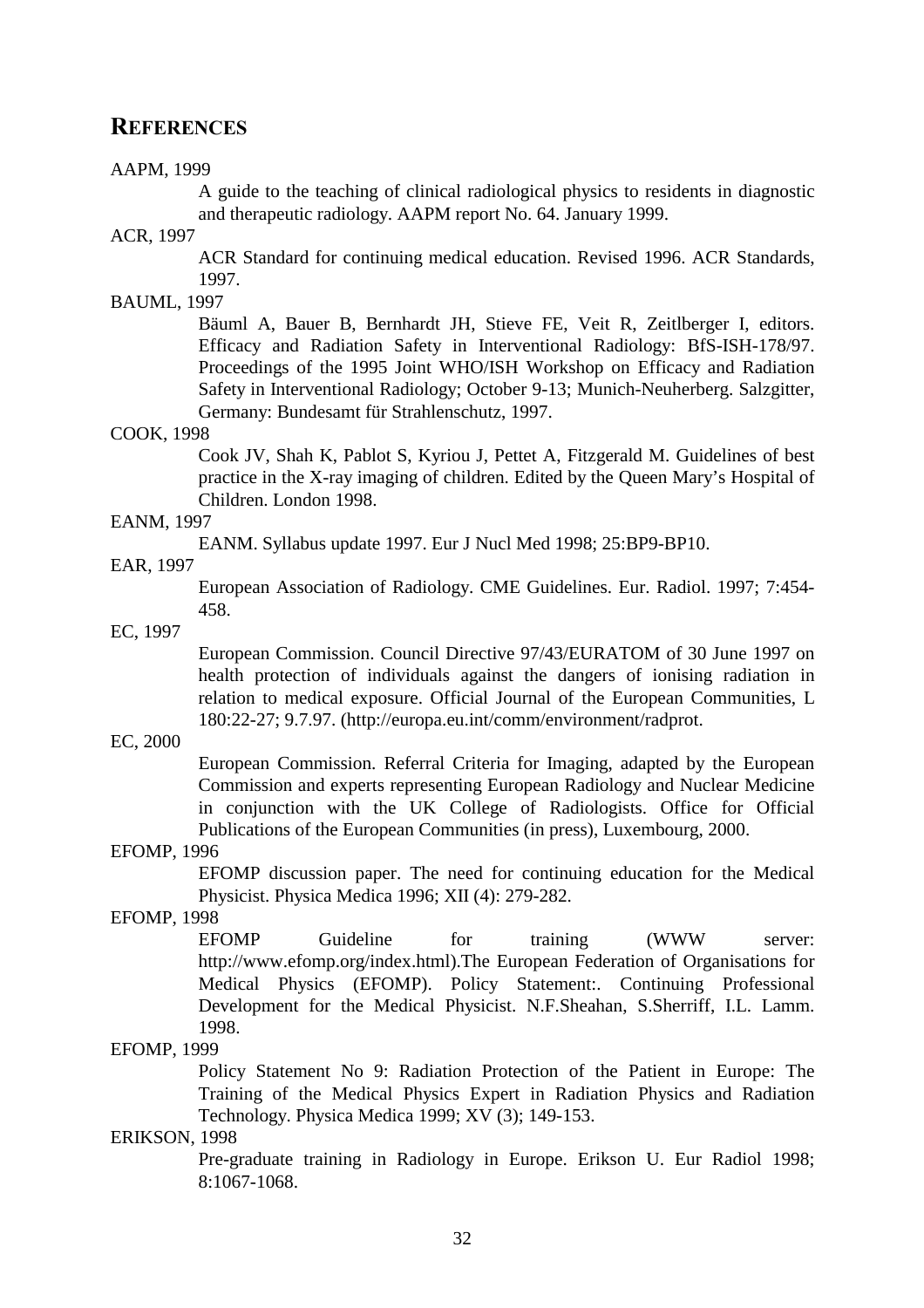#### ERPET, 1997

Radiation protection in interventional radiology. ERPET Course. Madrid, 12-14 May 1997. European Commission. Complutense University (Radiology Department) and Ciemat. Proceedings published by the EC (Ref. XII-237-98).

#### EUR, 1995

Data Analysis and Optimisation in Quality Control and Radiation Protection of the Patient in Diagnostic Radiology and Nuclear Medicine, Proceedings of the Workshop jointly organised by the CEC, the Unitá Sanitaria Locale N' 7, Udine (I) and the World Health Organisation, held in Grado (Italy), 29 September- 1 October, 1993. Edited by G. Contento, B. Wall, H. Schibilla and D. Teunen. Report EUR 15257, EN, Radiation Protection Dosimetry, Vol. 57 Ns. 1-4, 1995.

#### EUR, 1996a

European guidelines on quality criteria for diagnostic radiographic images. EUR 16260-EN. Office for Official Publications of the European Communities, Luxembourg. June 1996.

#### EUR, 1996b

Quality Criteria for Diagnostic Radiographic Images in Paediatrics. EUR 16261. Office for Official Publications of the European Communities. Luxembourg, 1996.

#### EUR, 1996c

European Guidelines for Quality Assurance in Mammography Screening. 2nd edition. European Commission. Europe against Cancer Programme. Radiation Protection Actions. June 1996. Luxembourg.

#### EUR, 1996d

European Protocol on Dosimetry in Mammography. EUR-16263-EN. June 1996.

#### EUR, 1999

Quality Criteria for Computed Tomography. EUR 16262. Office for Official Publications of the European Communities. Luxembourg 1999.

#### HARDING, 1989

Harding LK. Training in radiation protection for those physically directing medical exposures (nuclear medicine). Newsletter. Nucl Med Comm 1989; 10: 531-532.

#### ICRP, 1996

ICRP 73, Radiological Protection and Safety in Medicine. Annals of the ICRP, Vol. 26, Num. 2, 1996. Pergamon. U.K.

#### ISRRT, 1996

Professional Standards for the Education of Radiographers. International Society of Radiographers and Radiological Technologists. 170 The Donway West, Suite 404, Don Mills, Ontario, M3C 2G3, Canada, 1996.

#### NCRP, 1981

NCRP Report 68. Radiation Protection in Pediatric Radiology, 1981.

#### RCR, 1998

Making the best use of a Department of Clinical Radiology. Guideline for Doctors. The Royal College of Radiologists. London. Fourth edition, 1998,

#### VAÑO, 1993

Vaño E, Gonzalez L, Maccia C, Padovani R. Specific Educational Objectives in Radiological Protection and Quality Assurance for Diagnostic Radiology Installation Personnel. Radiologists and Radiographers. CE VALUE Programme.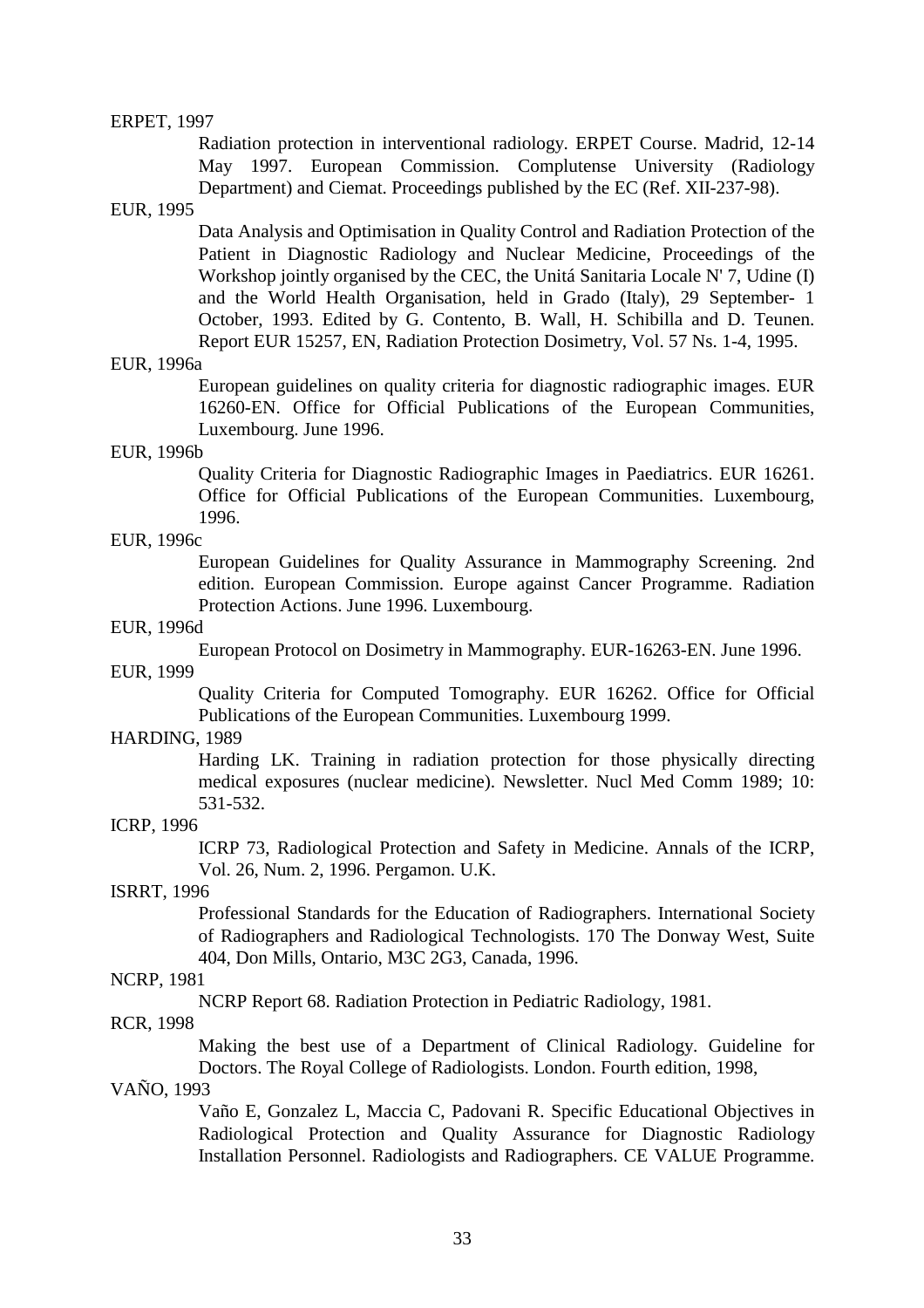Edited by Cátedra de Física Médica. Facultad de Medicina. Universidad Complutense. 28040 Madrid. Spain. June 1993.

#### VAÑO, 1997

Vaño E, Gonzalez L, Faulkner K, Padovani R, Malone JF. Specific training objectives in Radiation Protection for medical staff in Interventional Radiology installations Draft document. DIMOND European Concerted Action. January 1997.

### WAGNER, 1998

Wagner LK, Archer BR. Minimizing Risks from Fluoroscopy X-rays. A Credentialing Programm for Anesthesiologists, Cardiologists, Gastroenterologists, Interventionalists, Orthopedists, Pulmonologists, Radiologists, Surgeons and Urologists. 1996, Partners in Radiation Management, Houston, USA. R.M. Partnership; 3E Wedgemere Circle. The Woodlands, TX 77381, USA. Second Edition, 1998.